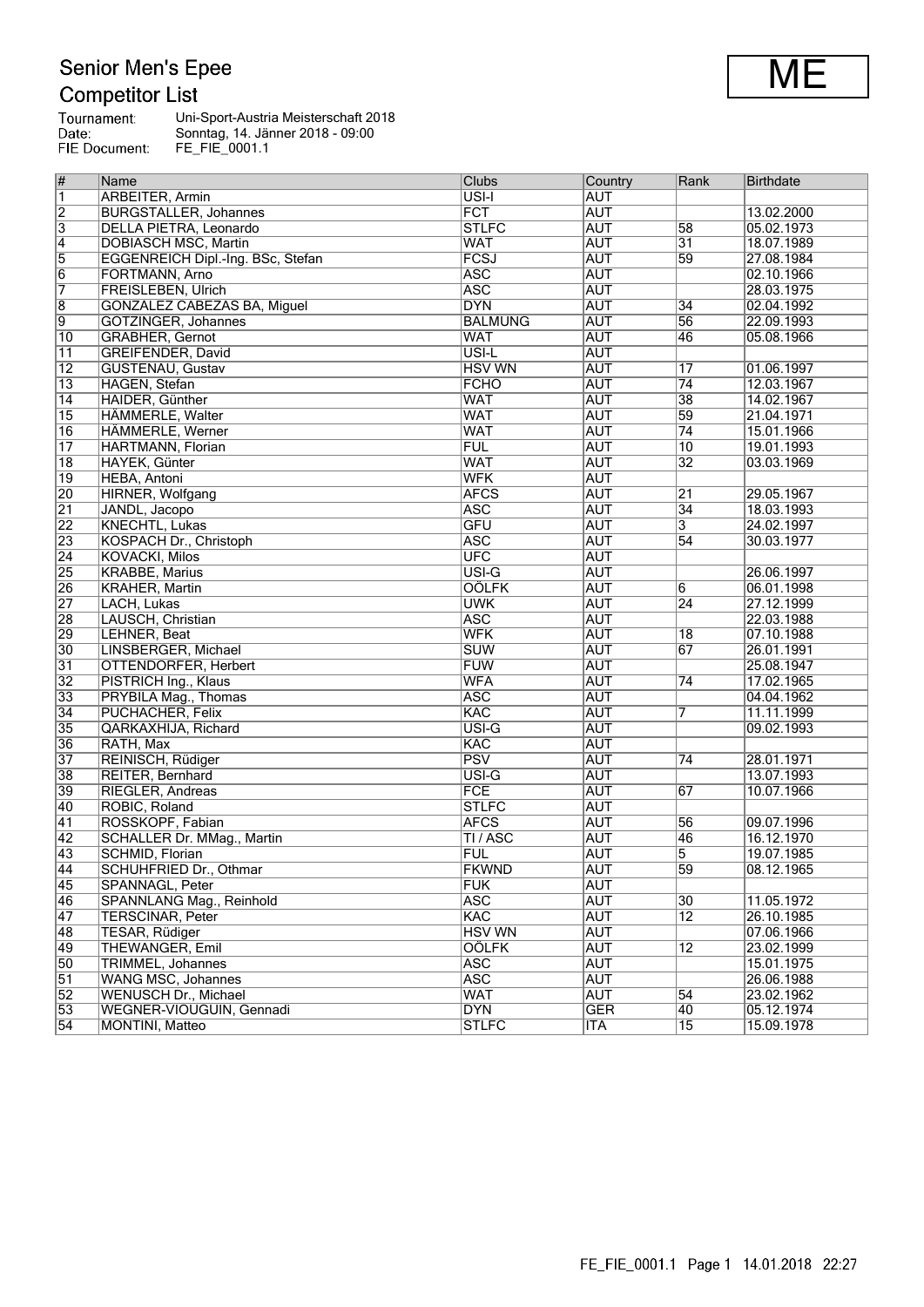# Senior Men's Epee<br>Seeding for Round #1 - Pool

| Tournament:   | Uni-Sport-Austria Meisterschaft 2018 |
|---------------|--------------------------------------|
| Date:         | Sonntag, 14. Jänner 2018 - 09:00     |
| FIE Document: | FE FIE 0001.2                        |

| Seed            | Name                               | Club           | Country    | Rank            | Notes |
|-----------------|------------------------------------|----------------|------------|-----------------|-------|
| $\vert$ 1       | KNECHTL, Lukas                     | <b>GFU</b>     | <b>AUT</b> | 3               |       |
| $\overline{2}$  | SCHMID, Florian                    | <b>FUL</b>     | <b>AUT</b> | 5               |       |
| $\overline{3}$  | <b>KRAHER, Martin</b>              | <b>OÖLFK</b>   | <b>AUT</b> | $6\overline{6}$ |       |
| $\overline{4}$  | PUCHACHER, Felix                   | <b>KAC</b>     | <b>AUT</b> | 7               |       |
| $\overline{5}$  | HARTMANN, Florian                  | <b>FUL</b>     | <b>AUT</b> | 10              |       |
| $\overline{6}$  | <b>TERSCINAR, Peter</b>            | KAC            | <b>AUT</b> | $\overline{12}$ |       |
| 7               | THEWANGER, Emil                    | <b>OÖLFK</b>   | <b>AUT</b> | $\overline{12}$ |       |
| $\overline{8}$  | MONTINI, Matteo                    | <b>STLFC</b>   | <b>ITA</b> | 15              |       |
| $\overline{9}$  | <b>GUSTENAU, Gustav</b>            | <b>HSV WN</b>  | <b>AUT</b> | $\overline{17}$ |       |
| $\overline{10}$ | LEHNER, Beat                       | <b>WFK</b>     | <b>AUT</b> | $\overline{18}$ |       |
| $\overline{11}$ | HIRNER, Wolfgang                   | <b>AFCS</b>    | <b>AUT</b> | $\overline{21}$ |       |
| $\overline{12}$ | LACH, Lukas                        | <b>UWK</b>     | <b>AUT</b> | $\overline{24}$ |       |
| $\overline{13}$ | SPANNLANG Mag., Reinhold           | <b>ASC</b>     | <b>AUT</b> | $\overline{30}$ |       |
| $\sqrt{14}$     | <b>DOBIASCH MSC, Martin</b>        | <b>WAT</b>     | <b>AUT</b> | $\overline{31}$ |       |
| $\overline{15}$ | HAYEK, Günter                      | <b>WAT</b>     | <b>AUT</b> | $\overline{32}$ |       |
| 16              | JANDL, Jacopo                      | <b>ASC</b>     | <b>AUT</b> | 34              |       |
| $\overline{17}$ | <b>GONZALEZ CABEZAS BA, Miguel</b> | <b>DYN</b>     | <b>AUT</b> | $\overline{34}$ |       |
| $\overline{18}$ | HAIDER, Günther                    | <b>WAT</b>     | <b>AUT</b> | 38              |       |
| $ 19\rangle$    | WEGNER-VIOUGUIN, Gennadi           | <b>DYN</b>     | <b>GER</b> | 40              |       |
| 20              | <b>GRABHER, Gernot</b>             | <b>WAT</b>     | <b>AUT</b> | 46              |       |
| $\overline{21}$ | <b>SCHALLER Dr. MMag., Martin</b>  | TI/ASC         | <b>AUT</b> | 46              |       |
| $\overline{22}$ | WENUSCH Dr., Michael               | <b>WAT</b>     | <b>AUT</b> | 54              |       |
| $\overline{23}$ | KOSPACH Dr., Christoph             | <b>ASC</b>     | <b>AUT</b> | $\overline{54}$ |       |
| $\overline{24}$ | GÖTZINGER, Johannes                | <b>BALMUNG</b> | <b>AUT</b> | 56              |       |
| 25              | ROSSKOPF, Fabian                   | <b>AFCS</b>    | <b>AUT</b> | 56              |       |
| $\overline{26}$ | <b>DELLA PIETRA, Leonardo</b>      | <b>STLFC</b>   | <b>AUT</b> | 58              |       |
| $\overline{27}$ | EGGENREICH Dipl.-Ing. BSc, Stefan  | FCSJ           | <b>AUT</b> | 59              |       |
| 28              | <b>SCHUHFRIED Dr., Othmar</b>      | <b>FKWND</b>   | <b>AUT</b> | 59              |       |
| 29              | HÄMMERLE, Walter                   | <b>WAT</b>     | <b>AUT</b> | 59              |       |
| $\overline{30}$ | LINSBERGER, Michael                | <b>SUW</b>     | <b>AUT</b> | 67              |       |
| $\overline{31}$ | RIEGLER, Andreas                   | FCE            | <b>AUT</b> | 67              |       |
| $\overline{32}$ | HAGEN, Stefan                      | <b>FCHO</b>    | <b>AUT</b> | 74              |       |
| 33              | REINISCH, Rüdiger                  | PSV            | <b>AUT</b> | $\overline{74}$ |       |
| $\overline{34}$ | PISTRICH Ing., Klaus               | <b>WFA</b>     | <b>AUT</b> | $\overline{74}$ |       |
| 35              | HÄMMERLE, Werner                   | <b>WAT</b>     | <b>AUT</b> | 74              |       |
| 36              | RATH, Max                          | KAC            | <b>AUT</b> |                 |       |
| $\overline{37}$ | <b>KRABBE, Marius</b>              | USI-G          | <b>AUT</b> |                 |       |
| 38              | ARBEITER, Armin                    | USI-I          | <b>AUT</b> |                 |       |
| 39              | GREIFENDER, David                  | USI-L          | <b>AUT</b> |                 |       |
| 40              | FORTMANN, Arno                     | <b>ASC</b>     | <b>AUT</b> |                 |       |
| 41              | SPANNAGL, Peter                    | <b>FUK</b>     | <b>AUT</b> |                 |       |
| $\overline{42}$ | PRYBILA Mag., Thomas               | <b>ASC</b>     | <b>AUT</b> |                 |       |
| 43              | TESAR, Rüdiger                     | <b>HSV WN</b>  | <b>AUT</b> |                 |       |
| 44              | LAUSCH, Christian                  | <b>ASC</b>     | <b>AUT</b> |                 |       |
| 45              | <b>KOVACKI, Milos</b>              | <b>UFC</b>     | <b>AUT</b> |                 |       |
| 46              | OTTENDORFER, Herbert               | FUW            | <b>AUT</b> |                 |       |
| $\overline{47}$ | <b>BURGSTALLER, Johannes</b>       | <b>FCT</b>     | <b>AUT</b> |                 |       |
| 48              | <b>QARKAXHIJA, Richard</b>         | USI-G          | <b>AUT</b> |                 |       |
| 49              | HEBA, Antoni                       | <b>WFK</b>     | <b>AUT</b> |                 |       |
| 50              | ROBIC, Roland                      | <b>STLFC</b>   | <b>AUT</b> |                 |       |
| $\overline{51}$ | WANG MSC, Johannes                 | <b>ASC</b>     | <b>AUT</b> |                 |       |
| $\overline{52}$ | REITER, Bernhard                   | USI-G          | <b>AUT</b> |                 |       |
| 53              | <b>TRIMMEL, Johannes</b>           | <b>ASC</b>     | <b>AUT</b> |                 |       |
| $\overline{54}$ | <b>FREISLEBEN, Ulrich</b>          | <b>ASC</b>     | <b>AUT</b> |                 |       |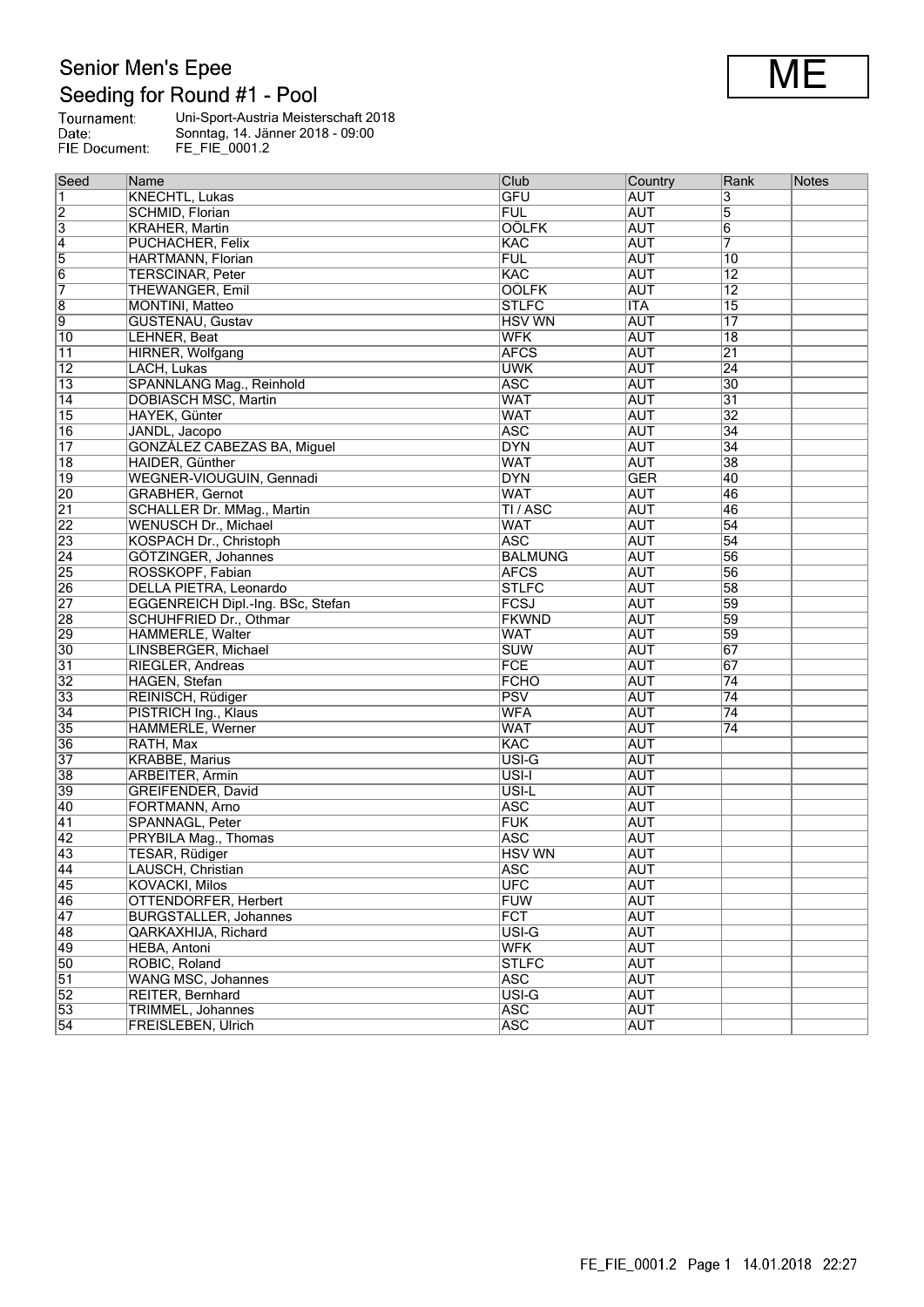## **Senior Men's Epee**

### Round #1 Pool Results

Tournament: Uni-Sport-Austria Meisterschaft 2018 Date: Sonntag, 14. Jänner 2018 - 09:00 FIE Document: FE\_FIE\_0007

|                | Strip 1                     | Referee(s):       |               |                |                |                |                |                |                |                |                |        |    |     |               |
|----------------|-----------------------------|-------------------|---------------|----------------|----------------|----------------|----------------|----------------|----------------|----------------|----------------|--------|----|-----|---------------|
|                | 09:30                       | KOLOSZ, Kun (HUN) |               |                |                |                |                |                |                |                |                |        |    |     |               |
| Name           |                             | Affiliation       | #             |                | 2              | 3              | 4              | 5              | 6              | 7              | V              | V/M TS |    | TR. | Ind           |
|                | HÄMMERLE, Walter            | WAT / AUT         | $\mathbf{1}$  |                | V5             | V5             | V <sub>5</sub> | D <sub>2</sub> | V <sub>5</sub> | V <sub>5</sub> | 5              | 0,83   | 27 | 14  | 13            |
|                | GONZÀLEZ CABEZAS BA, Miquel | DYN / AUT         | $\mathcal{P}$ | D <sub>3</sub> |                | D4             | V5             | D <sub>3</sub> | V <sub>5</sub> | V <sub>5</sub> | 3              | 0,50   | 25 | 24  |               |
| JANDL, Jacopo  |                             | ASC / AUT         | 3             | D <sub>2</sub> | V5             |                | V5             | D <sub>1</sub> | V5             | V5             | 4              | 0,67   | 23 | 21  | $\mathcal{P}$ |
|                | REINISCH, Rüdiger           | PSV / AUT         | 4             | D1             | D <sub>3</sub> | D <sub>3</sub> |                | D <sub>1</sub> | D <sub>4</sub> | V <sub>5</sub> | 1              | 0.17   | 17 | 28  | $-11$         |
| KNECHTL, Lukas |                             | GFU / AUT         | 5             | V <sub>5</sub> | V5             | V <sub>5</sub> | V5.            |                | V <sub>5</sub> | V <sub>5</sub> | 6              | 1,00   | 30 | 9   | 21            |
| HEBA, Antoni   |                             | WFK / AUT         | 6             | D3             | D <sub>2</sub> | D <sub>4</sub> | V <sub>5</sub> | D <sub>1</sub> |                | V <sub>5</sub> | $\overline{2}$ | 0,33   | 20 | 28  | -8            |
|                | QARKAXHIJA, Richard         | USI-G / AUT       |               | D <sub>0</sub> | D4             | D <sub>0</sub> | D <sub>3</sub> | D <sub>1</sub> | D4             |                | 0              | 0,00   | 12 | 30  | $-18$         |

|                 | Strip 2                      | Referee(s):                        |                |                |                |                |                |                |                |                |                |        |                 |                 |              |
|-----------------|------------------------------|------------------------------------|----------------|----------------|----------------|----------------|----------------|----------------|----------------|----------------|----------------|--------|-----------------|-----------------|--------------|
|                 | 09:30                        | BLASCHKA Dr., Robert (STLFC / AUT) |                |                |                |                |                |                |                |                |                |        |                 |                 |              |
| <b>Name</b>     |                              | Affiliation                        | #              |                | $\mathcal{P}$  | 3              | 4              | 5              | 6              | 7              | V              | V/M TS |                 | <b>TR</b>       | <b>Ind</b>   |
|                 | WANG MSC, Johannes           | ASC / AUT                          | $\mathbf{1}$   |                | D <sub>3</sub> | D <sub>3</sub> | D <sub>0</sub> | V <sub>5</sub> | D <sub>2</sub> | D <sub>2</sub> |                | 0.17   | 15              | 29              | $-14$        |
| SCHMID, Florian |                              | FUL / AUT                          | $\overline{2}$ | V <sub>5</sub> |                | V <sub>5</sub> | V <sub>5</sub> | V <sub>5</sub> | V <sub>5</sub> | V <sub>5</sub> | 6              | 1,00   | 30              | 16 <sup>°</sup> | 14           |
|                 | <b>BURGSTALLER, Johannes</b> | FCT / AUT                          | 3              | V <sub>5</sub> | D <sub>4</sub> |                | D1             | V <sub>5</sub> | V <sub>5</sub> | V <sub>5</sub> | 4              | 0,67   | 25              | 23              | <sup>2</sup> |
| HAYEK, Günter   |                              | WAT / AUT                          | $\overline{4}$ | V5             | D <sub>4</sub> | V5             |                | V <sub>5</sub> | D <sub>4</sub> | V <sub>5</sub> | 4              | 0,67   | 28              | 13              | 15           |
|                 | PISTRICH Ing., Klaus         | WFA / AUT                          | 5.             | D4             | D <sub>3</sub> | D <sub>3</sub> | D <sub>1</sub> |                | D <sub>0</sub> | V <sub>5</sub> | 1              | 0.17   | 16 <sup>1</sup> | 27              | $-11$        |
|                 | WEGNER-VIOUGUIN, Gennadi     | DYN / GER                          | 6              | V <sub>5</sub> | D1             | D4             | V <sub>5</sub> | V <sub>4</sub> |                | D <sub>3</sub> | 3              | 0,50   | 22              | 21              |              |
| HAGEN, Stefan   |                              | FCHO / AUT                         | 7              | V <sub>5</sub> | D1             | D <sub>3</sub> | D1             | D <sub>3</sub> | V <sub>5</sub> |                | $\overline{2}$ | 0,33   | 18              | 25              | $-7$         |

|                       | Strip 3                              | Referee(s):                |                |                |                |                |                |                |                |                |          |        |    |    |        |
|-----------------------|--------------------------------------|----------------------------|----------------|----------------|----------------|----------------|----------------|----------------|----------------|----------------|----------|--------|----|----|--------|
| 3                     | 09:30                                | KRAVINA, Willy (WFA / AUT) |                |                |                |                |                |                |                |                |          |        |    |    |        |
| Name                  |                                      | <b>Affiliation</b>         | #              |                | 2              | 3              | 4              | 5              | 6              | 7              | V        | V/M TS |    |    | TR Ind |
|                       | <b>DOBIASCH MSC. Martin</b>          | WAT / AUT                  |                |                | D4             | V5             | D4             | V5             | V <sub>5</sub> | V <sub>5</sub> | 4        | 0,67   | 28 | 18 | 10     |
|                       | SCHALLER Dr. MMag., Martin           | TI / ASC / AUT             | $\mathcal{P}$  | V <sub>5</sub> |                | V <sub>5</sub> | V5             | D1             | V <sub>5</sub> | D <sub>4</sub> | 4        | 0,67   | 25 | 19 | 6      |
|                       | <b>RIEGLER, Andreas</b><br>FCE / AUT |                            | 3              | D <sub>3</sub> | D <sub>1</sub> |                | V5             | V5             | V <sub>5</sub> | V5             | 4        | 0.67   | 24 | 20 | 4      |
| RATH, Max             |                                      | KAC / AUT                  | $\overline{4}$ | V <sub>5</sub> | D <sub>2</sub> | D1             |                | D <sub>3</sub> | V5             | V <sub>5</sub> | 3        | 0.50   | 21 | 25 | $-4$   |
| <b>KRAHER, Martin</b> |                                      | OÖLFK / AUT                | 5.             | D1             | V5             | D4             | V <sub>5</sub> |                | V <sub>5</sub> | D4             | 3        | 0,50   | 24 | 20 | 4      |
|                       | OTTENDORFER, Herbert                 | FUW / AUT                  | 6              | D1             | D <sub>2</sub> | D1             | D <sub>3</sub> | D1             |                | D <sub>3</sub> | $\Omega$ | 0,00   | 11 | 30 | $-19$  |
| ROBIC, Roland         |                                      | STLFC / AUT                | 7              | D <sub>3</sub> | V5             | D4             | D <sub>3</sub> | V5             | V <sub>5</sub> |                | 3        | 0,50   | 25 | 26 | $-1$   |

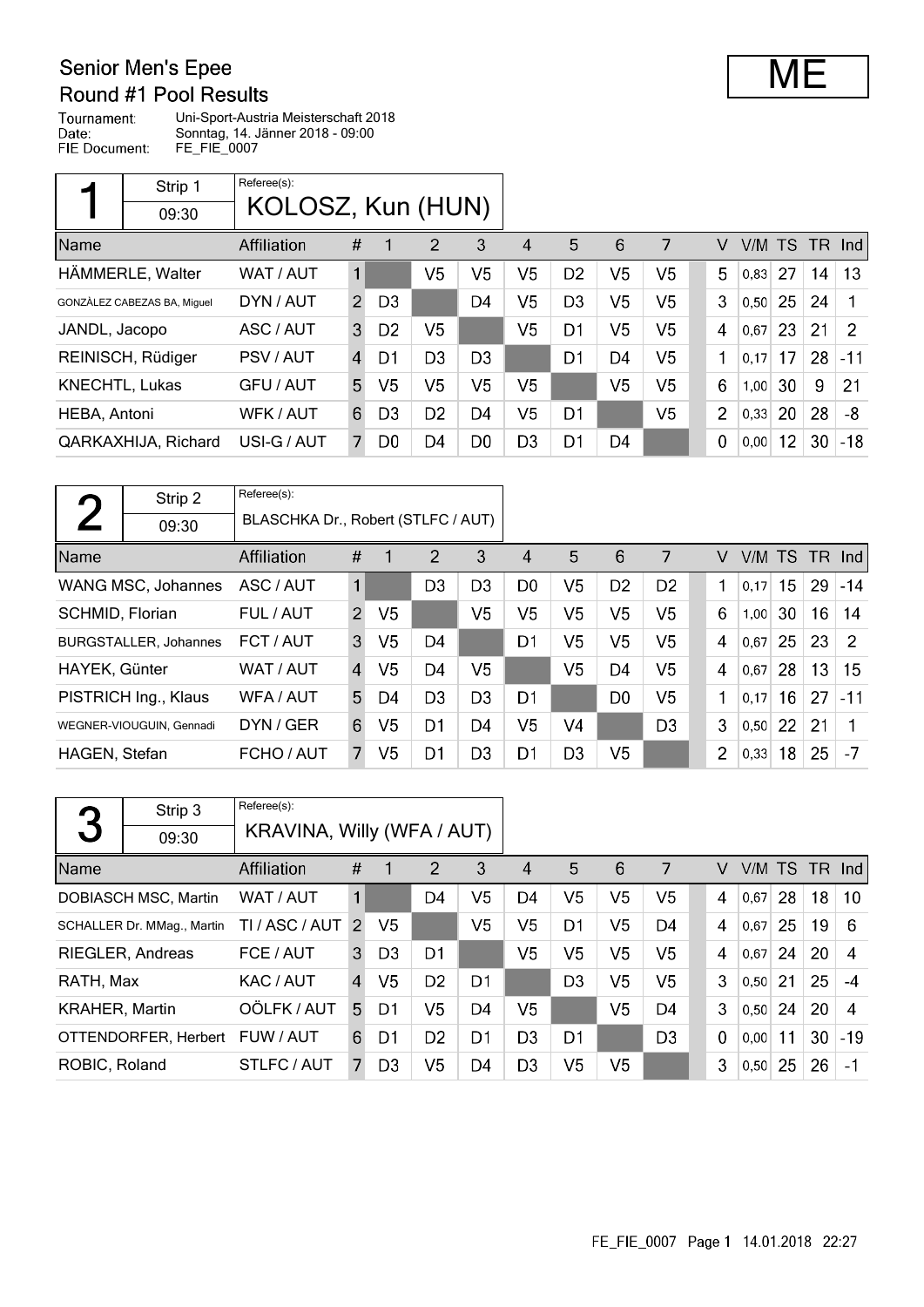Senior Men's Epee  $\overline{\phantom{a}}$ 

 $\mathsf{r}$ 

|                       | Strip 4                  | Referee(s):<br>MANOLACHE, Cristina (STLFC / AUT) |                |                |                |                |    |                |                |                |                |             |    |        |          |
|-----------------------|--------------------------|--------------------------------------------------|----------------|----------------|----------------|----------------|----|----------------|----------------|----------------|----------------|-------------|----|--------|----------|
|                       | 09:30                    |                                                  |                |                |                |                |    |                |                |                |                |             |    |        |          |
| Name                  |                          | Affiliation                                      | #              | $\overline{1}$ | 2              | 3              | 4  | 5              | 6              | 7              | V              | V/M TS      |    | TR Ind |          |
|                       | SPANNLANG Mag., Reinhold | ASC / AUT                                        | 1              |                | D1             | V5             | V5 | D <sub>0</sub> | V <sub>5</sub> | V5             | 4              | $ 0,67 $ 21 |    | 21     | $\Omega$ |
|                       | LINSBERGER, Michael      | SUW / AUT                                        | $\mathcal{P}$  | V5             |                | V5             | V5 | V5             | V <sub>5</sub> | V <sub>5</sub> | 6              | 1,00        | 30 | 14     | 16       |
|                       | PUCHACHER, Felix         | KAC / AUT                                        | 3              | D4             | D <sub>3</sub> |                | V5 | D <sub>3</sub> | V <sub>5</sub> | V <sub>5</sub> | 3              | 0.50        | 25 | 22     | 3        |
|                       | TRIMMEL, Johannes        | ASC / AUT                                        | $\overline{A}$ | D <sub>2</sub> | D <sub>3</sub> | D1             |    | D4             | D4             | D <sub>2</sub> | 0              | 0.00        | 16 | 30     | $-14$    |
| <b>KOVACKI, Milos</b> |                          | UFC / AUT                                        | 5              | V5             | D1             | V5             | V5 |                | V <sub>5</sub> | V <sub>5</sub> | 5              | 0.83        | 26 | 15     | 11       |
| HAIDER, Günther       |                          | WAT / AUT                                        | 6              | D <sub>3</sub> | D4             | D <sub>3</sub> | V5 | D <sub>0</sub> |                | V5             | $\overline{2}$ | 0.33        | 20 | 28     | -8       |
| <b>KRABBE, Marius</b> |                          | USI-G / AUT                                      | 7              | D <sub>2</sub> | D <sub>2</sub> | D <sub>3</sub> | V5 | D <sub>3</sub> | D4             |                | 1              | 0,17        | 19 | 27     | -8       |

| Д                        | Strip 5                        | Referee(s):                  |   |                |                |                |                |                |                |                |                |        |    |        |               |
|--------------------------|--------------------------------|------------------------------|---|----------------|----------------|----------------|----------------|----------------|----------------|----------------|----------------|--------|----|--------|---------------|
| $\overline{\phantom{0}}$ | 09:30                          | RIEGLER, Kristin (FCE / AUT) |   |                |                |                |                |                |                |                |                |        |    |        |               |
| Name                     |                                | Affiliation                  | # | 1              | 2              | 3              | 4              | 5              | 6              | 7              | V              | V/M TS |    | TR Ind |               |
|                          | <b>GRABHER, Gernot</b>         | WAT / AUT                    | 1 |                | V <sub>5</sub> | D <sub>2</sub> | D4             | V5             | V <sub>5</sub> | D <sub>3</sub> | 3              | 0,50   | 24 | 22     | $\mathcal{P}$ |
|                          | LAUSCH, Christian<br>ASC / AUT |                              |   | D <sub>3</sub> |                | D <sub>3</sub> | D <sub>2</sub> | D <sub>2</sub> | D <sub>3</sub> | D <sub>0</sub> | $\mathbf 0$    | 0,00   | 13 | 30     | $-17$         |
|                          | SCHUHFRIED Dr., Othmar         | FKWND / AUT                  | 3 | V5             | V5             |                | D <sub>2</sub> | D <sub>2</sub> | V <sub>5</sub> | D <sub>1</sub> | 3              | 0, 50  | 20 | 23     | $-3$          |
| LACH, Lukas              |                                | UWK / AUT                    | 4 | V5             | V <sub>5</sub> | V5             |                | V <sub>5</sub> | V <sub>5</sub> | V <sub>5</sub> | 6              | 1,00   | 30 | 17     | 13            |
| ARBEITER, Armin          |                                | USI-I / AUT                  | 5 | D4             | V5             | V5             | D <sub>2</sub> |                | D <sub>3</sub> | D <sub>2</sub> | $\overline{2}$ | 0,33   | 21 | 24     | $-3$          |
|                          | <b>REITER, Bernhard</b>        | USI-G / AUT                  | 6 | D <sub>0</sub> | V5             | D <sub>3</sub> | D <sub>4</sub> | V5             |                | D <sub>2</sub> | $\overline{2}$ | 0,33   | 19 | 26     | $-7$          |
|                          | HARTMANN, Florian              | FUL / AUT                    | 7 | V5             | V5             | V <sub>5</sub> | D <sub>3</sub> | V5             | V <sub>5</sub> |                | 5              | 0,83   | 28 | 13     | 15            |

|                | Strip 6                           | Referee(s):                    |               |                |                |                |                |                |                 |                |                |      |    |               |       |
|----------------|-----------------------------------|--------------------------------|---------------|----------------|----------------|----------------|----------------|----------------|-----------------|----------------|----------------|------|----|---------------|-------|
|                | 09:30                             | FLENER, Milagros (USI-W / AUT) |               |                |                |                |                |                |                 |                |                |      |    |               |       |
| Name           |                                   | <b>Affiliation</b>             | #             |                | 2              | 3              | 4              | 5              | $6\phantom{1}6$ | 7              | v              |      |    | V/M TS TR Ind |       |
|                | HIRNER, Wolfgang                  | AFCS / AUT                     | $\mathbf 1$   |                | V <sub>5</sub> | D4             | V <sub>5</sub> | V <sub>5</sub> | D <sub>2</sub>  | D <sub>1</sub> | 3              | 0,50 | 22 | 23            | $-1$  |
|                | GREIFENDER, David                 | USI-L / AUT                    | $\mathcal{P}$ | D <sub>3</sub> |                | D0             | D <sub>3</sub> | D4             | D <sub>2</sub>  | D <sub>3</sub> | $\overline{0}$ | 0,00 | 15 | 30            | $-15$ |
| TESAR, Rüdiger |                                   | HSV WN / AUT                   | 3             | V5             | V5             |                | V <sub>5</sub> | V <sub>5</sub> | V <sub>5</sub>  | V <sub>5</sub> | 6              | 1,00 | 30 | 17            | 13    |
|                | <b>WENUSCH Dr., Michael</b>       | WAT / AUT                      | 4             | D <sub>2</sub> | V <sub>5</sub> | D <sub>3</sub> |                | D <sub>3</sub> | V <sub>5</sub>  | D4             | $\overline{2}$ | 0,33 | 22 | 26            | -4    |
|                | <b>FREISLEBEN, Ulrich</b>         | ASC / AUT                      | 5.            | D <sub>3</sub> | V5             | D <sub>3</sub> | V5             |                | D <sub>3</sub>  | D <sub>1</sub> | $\overline{2}$ | 0,33 | 20 | 27            | $-7$  |
|                | <b>TERSCINAR, Peter</b>           | KAC / AUT                      | 6             | V5             | V5             | D <sub>3</sub> | D <sub>3</sub> | V5             |                 | V <sub>5</sub> | 4              | 0,67 | 26 | 18            | 8     |
|                | EGGENREICH Dipl.-Ing. BSc, Stefan | FCSJ/AUT                       | 7             | V5             | V <sub>5</sub> | D4             | V <sub>5</sub> | V <sub>5</sub> | D <sub>1</sub>  |                | 4              | 0,67 | 25 | 19            | 6     |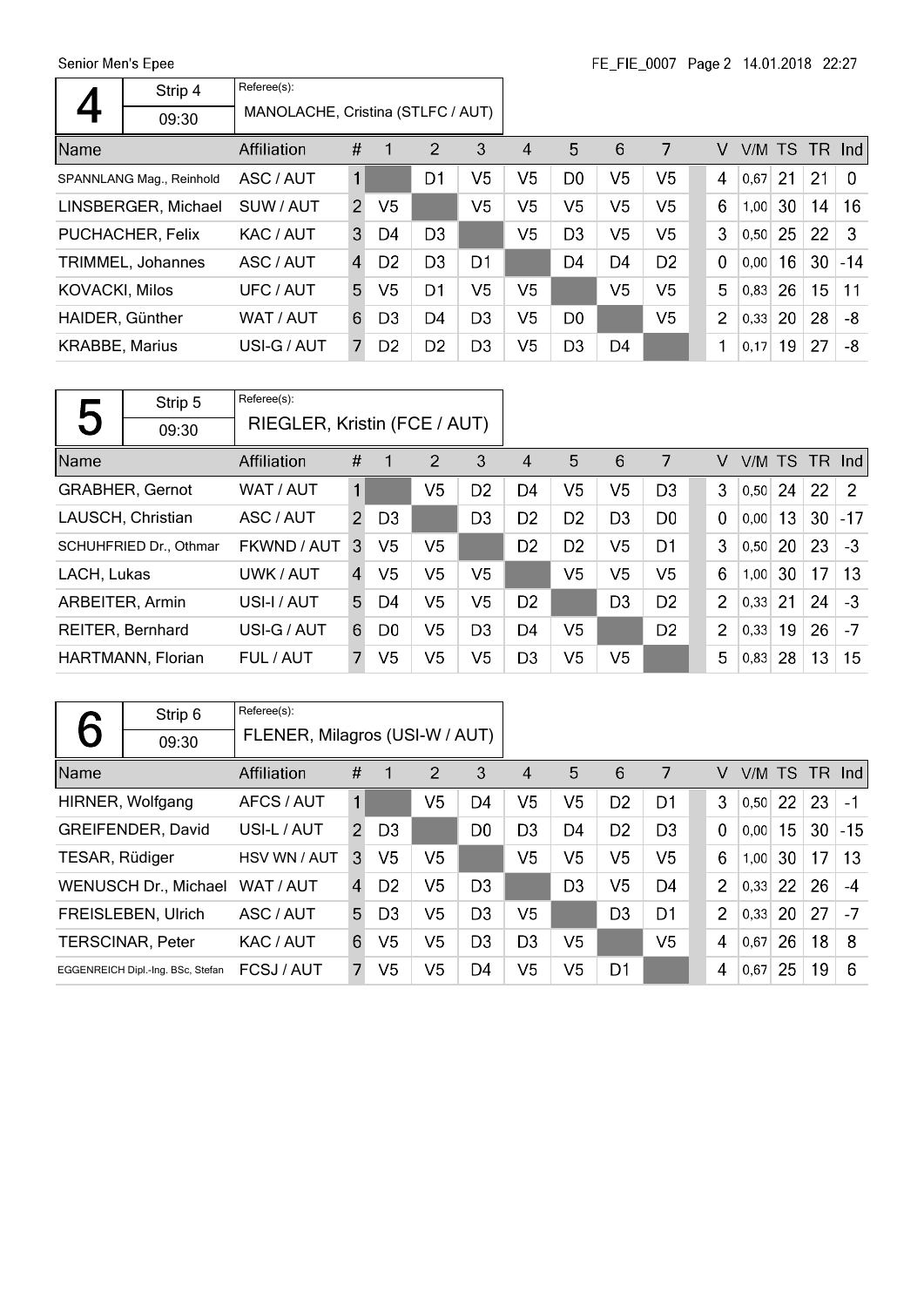Senior Men's Epee

| Senior Men's Epee              |                        |                              |                |                |                |                |                        |                | FE FIE 000/ Page 3 14.01.2018 22:27 |                |      |    |                 |                  |
|--------------------------------|------------------------|------------------------------|----------------|----------------|----------------|----------------|------------------------|----------------|-------------------------------------|----------------|------|----|-----------------|------------------|
|                                | Strip 7                | Referee(s):                  |                |                |                |                |                        |                |                                     |                |      |    |                 |                  |
|                                | 09:30                  | BUGARIN, Dimitri (WAT / SRB) |                |                |                |                |                        |                |                                     |                |      |    |                 |                  |
| Name                           |                        | Affiliation                  | #              |                | $\overline{2}$ | 3              | $\boldsymbol{\Lambda}$ | 5              | 6                                   | V              |      |    | $V/M$ TS TR Ind |                  |
|                                | KOSPACH Dr., Christoph | ASC / AUT                    | 1              |                | V <sub>5</sub> | D <sub>1</sub> | D <sub>3</sub>         | V5             | V <sub>5</sub>                      | 3              | 0,60 | 19 | 20              | $\vert -1 \vert$ |
| PRYBILA Mag., Thomas ASC / AUT |                        |                              | $\overline{2}$ | D <sub>2</sub> |                | D4             | D <sub>3</sub>         | V <sub>5</sub> | D <sub>3</sub>                      | 1              | 0,20 | 17 | 24              | $\vert$ -7       |
|                                | HÄMMERLE, Werner       | WAT / AUT                    | 3              | V5             | V <sub>5</sub> |                | D <sub>1</sub>         | V5             | V <sub>5</sub>                      | 4              | 0,80 | 21 | 18 <sup>°</sup> | -3               |
|                                | THEWANGER, Emil        | OÖLFK / AUT                  | $\mathbf{A}$   | V5             | V5             | V5             |                        | V5             | V <sub>5</sub>                      | 5              | 1,00 | 25 | 11              | 14               |
|                                | DELLA PIETRA, Leonardo | STLFC/AUT                    | 5.             | D4             | D4             | D4             | D <sub>2</sub>         |                | D <sub>0</sub>                      | $\mathbf 0$    | 0,00 | 14 | 25              | $ -11$           |
| LEHNER, Beat                   |                        | WFK / AUT                    | 6              | D4             | V5             | D4             | D <sub>2</sub>         | V <sub>5</sub> |                                     | $\overline{2}$ | 0,40 | 20 | 18              | -2               |

|                        | Strip 8                 | Referee(s):                  |                |                |                |                |                        |                |                |                |        |    |    |               |
|------------------------|-------------------------|------------------------------|----------------|----------------|----------------|----------------|------------------------|----------------|----------------|----------------|--------|----|----|---------------|
| 8                      | 09:30                   | RICHTER, Anatole (WAT / AUT) |                |                |                |                |                        |                |                |                |        |    |    |               |
| Name                   |                         | Affiliation                  | #              |                | $\overline{2}$ | 3              | $\boldsymbol{\Lambda}$ | 5              | 6              | V              | V/M TS |    |    | TR Ind        |
|                        | FORTMANN, Arno          | ASC / AUT                    |                |                | D <sub>1</sub> | D <sub>0</sub> | D <sub>0</sub>         | D <sub>0</sub> | D <sub>3</sub> | $\overline{0}$ | 0,00   | 4  | 25 | $-21$         |
|                        | SPANNAGL, Peter         | FUK / AUT                    | $\mathcal{P}$  | V <sub>5</sub> |                | V <sub>5</sub> | D <sub>2</sub>         | D4             | D <sub>2</sub> | $\overline{2}$ | 0,40   | 18 | 18 | $\Omega$      |
|                        | ROSSKOPF, Fabian        | AFCS / AUT                   | 3              | V <sub>5</sub> | D <sub>2</sub> |                | D4                     | D4             | D <sub>2</sub> | 1              | 0.20   | 17 | 20 | $-3$          |
| <b>MONTINI, Matteo</b> |                         | STLFC / ITA                  | $\overline{4}$ | V5             | V5             | V5             |                        | V <sub>5</sub> | D <sub>3</sub> | 4              | 0.80   | 23 | 13 | 10            |
|                        | GÖTZINGER, Johannes     | <b>BALMUNG / AUT</b>         | 5.             | V <sub>5</sub> | V <sub>5</sub> | V5             | D <sub>2</sub>         |                | D <sub>3</sub> | 3              | 0,60   | 20 | 18 | $\mathcal{P}$ |
|                        | <b>GUSTENAU, Gustav</b> | HSV WN / AUT                 | 6.             | V5             | V <sub>5</sub> | V5             | V <sub>5</sub>         | V5             |                | 5              | 1,00   | 25 | 13 | 12            |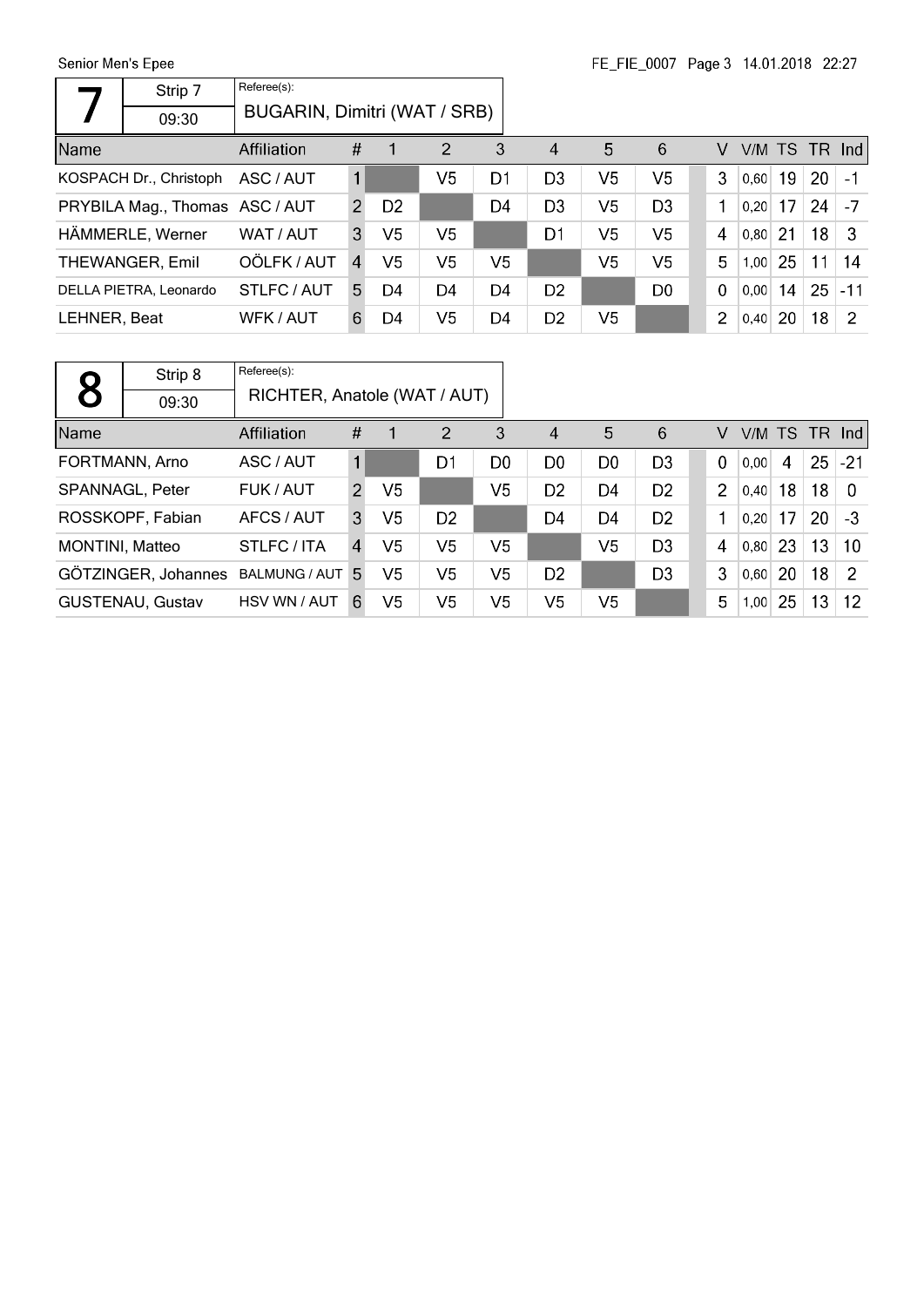#### **Senior Men's Epee** Seeding for Round #2 - Pool

|               | <b>Production</b> in the mean of the state of the state of the state of the state of the state of the state of the state of the state of the state of the state of the state of the state of the state of the state of the state of |
|---------------|-------------------------------------------------------------------------------------------------------------------------------------------------------------------------------------------------------------------------------------|
| Tournament:   | Uni-Sport-Austria Meisterschaft 2018                                                                                                                                                                                                |
| Date:         | Sonntag, 14. Jänner 2018 - 09:00                                                                                                                                                                                                    |
| FIE Document: | FE FIE 0008                                                                                                                                                                                                                         |

| Seed                      | Name                              | Club               | Country    | $\overline{\mathtt{V}}$ | V/M               | $\overline{\text{TS}}$ | <b>TR</b>       | Ind                     | Notes      |
|---------------------------|-----------------------------------|--------------------|------------|-------------------------|-------------------|------------------------|-----------------|-------------------------|------------|
| $\overline{1}$            | <b>KNECHTL, Lukas</b>             | <b>GFU</b>         | <b>AUT</b> | $\overline{6}$          | 1,00              | 30                     | $\overline{9}$  | $+21$                   | Advanced   |
| $\overline{2}$            | LINSBERGER, Michael               | <b>SUW</b>         | <b>AUT</b> | 6                       | 1,00              | $\overline{30}$        | 14              | $+16$                   | Advanced   |
| $\overline{\overline{3}}$ | SCHMID, Florian                   | <b>FUL</b>         | <b>AUT</b> | 6                       | 1,00              | $\overline{30}$        | $\overline{16}$ | $+14$                   | Advanced   |
| $\overline{4}$            | <b>THEWANGER, Emil</b>            | <b>OÖLFK</b>       | <b>AUT</b> | $\overline{5}$          | 1,00              | $\overline{25}$        | $\overline{11}$ | $+14$                   | Advanced   |
| 5T                        | TESAR, Rüdiger                    | <b>HSV WN</b>      | <b>AUT</b> | 6                       | 1,00              | $\overline{30}$        | $\overline{17}$ | $+13$                   | Advanced   |
| $\overline{5T}$           | LACH, Lukas                       | <b>UWK</b>         | <b>AUT</b> | 6                       | 1,00              | $\overline{30}$        | $\overline{17}$ | $+13$                   | Advanced   |
| 7                         | <b>GUSTENAU, Gustav</b>           | <b>HSV WN</b>      | <b>AUT</b> | $\overline{5}$          | 1,00              | $\overline{25}$        | $\overline{13}$ | $+12$                   | Advanced   |
| $\overline{8}$            | HARTMANN, Florian                 | <b>FUL</b>         | <b>AUT</b> | 5                       | 0,83              | 28                     | $\overline{13}$ | $+15$                   | Advanced   |
| $\overline{9}$            | HÄMMERLE, Walter                  | <b>WAT</b>         | <b>AUT</b> | 5                       | 0,83              | 27                     | $\overline{14}$ | $\overline{+13}$        | Advanced   |
| $\overline{10}$           | <b>KOVACKI, Milos</b>             | <b>UFC</b>         | <b>AUT</b> | 5                       | 0,83              | 26                     | $\overline{15}$ | $+11$                   | Advanced   |
| $\overline{11}$           | MONTINI, Matteo                   | <b>STLFC</b>       | <b>ITA</b> | $\overline{4}$          | 0,80              | 23                     | $\overline{13}$ | $+10$                   | Advanced   |
| $\overline{12}$           | HÄMMERLE, Werner                  | <b>WAT</b>         | <b>AUT</b> | $\overline{4}$          | 0, 80             | $\overline{21}$        | $\overline{18}$ | $+3$                    | Advanced   |
| $\overline{13}$           | HAYEK, Günter                     | <b>WAT</b>         | <b>AUT</b> | 4                       | 0,67              | 28                     | $\overline{13}$ | $+15$                   | Advanced   |
| $\overline{14}$           | <b>DOBIASCH MSC, Martin</b>       | <b>WAT</b>         | <b>AUT</b> | 4                       | 0,67              | 28                     | $\overline{18}$ | $+10$                   | Advanced   |
| $\overline{15}$           | <b>TERSCINAR, Peter</b>           | <b>KAC</b>         | AUT        | 4                       | 0,67              | $\overline{26}$        | $\overline{18}$ | $\overline{+8}$         | Advanced   |
| 16T                       | EGGENREICH Dipl.-Ing. BSc, Stefan | <b>FCSJ</b>        | <b>AUT</b> | 4                       | 0,67              | 25                     | $\overline{19}$ | $\overline{+6}$         | Advanced   |
| 16T                       | SCHALLER Dr. MMag., Martin        | TI / ASC           | <b>AUT</b> | $\overline{4}$          | 0,67              | $\overline{25}$        | 19              | $+6$                    | Advanced   |
| $\overline{18}$           | RIEGLER, Andreas                  | <b>FCE</b>         | <b>AUT</b> | 4                       | 0,67              | $\overline{24}$        | 20              | $+4$                    | Advanced   |
| $\overline{19}$           | <b>BURGSTALLER, Johannes</b>      | <b>FCT</b>         | <b>AUT</b> | 4                       | $\overline{0,67}$ | 25                     | 23              | $+2$                    | Advanced   |
| 20                        | JANDL, Jacopo                     | <b>ASC</b>         | <b>AUT</b> | 4                       | 0,67              | 23                     | $\overline{21}$ | $+2$                    | Advanced   |
| $\overline{21}$           | SPANNLANG Mag., Reinhold          | <b>ASC</b>         | <b>AUT</b> | $\overline{4}$          | 0,67              | $\overline{21}$        | $\overline{21}$ | 0                       | Advanced   |
| 22                        | GÖTZINGER, Johannes               | <b>BALMUNG</b>     | <b>AUT</b> | $\overline{3}$          | 0,60              | $\overline{20}$        | $\overline{18}$ | $+2$                    | Advanced   |
| 23                        | KOSPACH Dr., Christoph            | <b>ASC</b>         | <b>AUT</b> | 3                       | 0,60              | $\overline{19}$        | 20              | $-1$                    | Advanced   |
| $\overline{24}$           | <b>KRAHER, Martin</b>             | <b>OÖLFK</b>       | <b>AUT</b> | 3                       | 0,50              | $\overline{24}$        | 20              | $+4$                    | Advanced   |
| 25                        | PUCHACHER, Felix                  | KAC                | <b>AUT</b> | 3                       | 0, 50             | $\overline{25}$        | 22              | $+3$                    | Advanced   |
| 26                        | <b>GRABHER, Gernot</b>            | <b>WAT</b>         | <b>AUT</b> | $\overline{3}$          | $\overline{0,50}$ | $\overline{24}$        | 22              | $+2$                    | Advanced   |
| $\overline{27}$           | GONZÀLEZ CABEZAS BA, Miguel       | <b>DYN</b>         | <b>AUT</b> | 3                       | 0,50              | 25                     | 24              | $+1$                    | Advanced   |
| 28                        | WEGNER-VIOUGUIN, Gennadi          | <b>DYN</b>         | <b>GER</b> | 3                       | 0,50              | $\overline{22}$        | $\overline{21}$ | $+1$                    | Advanced   |
| 29                        | ROBIC, Roland                     | <b>STLFC</b>       | <b>AUT</b> | $\overline{3}$          | 0,50              | $\overline{25}$        | 26              | $\overline{-1}$         | Advanced   |
| $\overline{30}$           | HIRNER, Wolfgang                  | <b>AFCS</b>        | <b>AUT</b> | 3                       | 0,50              | 22                     | 23              | $\overline{1}$          | Advanced   |
| $\overline{31}$           | SCHUHFRIED Dr., Othmar            | <b>FKWND</b>       | <b>AUT</b> | 3                       | 0, 50             | 20                     | 23              | $\overline{-3}$         | Advanced   |
| $\overline{32}$           | RATH, Max                         | <b>KAC</b>         | <b>AUT</b> | 3                       | 0,50              | $\overline{21}$        | 25              | $-4$                    | Advanced   |
| $\overline{33}$           | LEHNER, Beat                      | <b>WFK</b>         | <b>AUT</b> | $\overline{2}$          | 0,40              | 20                     | $\overline{18}$ | $+2$                    | Advanced   |
| $\overline{34}$           | SPANNAGL, Peter                   | <b>FUK</b>         | <b>AUT</b> | $\overline{2}$          | 0,40              | $\overline{18}$        | $\overline{18}$ | 0                       | Advanced   |
| 35                        | <b>ARBEITER, Armin</b>            | $\overline{USI-I}$ | <b>AUT</b> | $\overline{2}$          | $\overline{0,33}$ | $\overline{21}$        | $\overline{24}$ | $\overline{\cdot 3}$    | Advanced   |
| 36                        | <b>WENUSCH Dr., Michael</b>       | <b>WAT</b>         | <b>AUT</b> | $\overline{2}$          | $\overline{0,33}$ | $\overline{22}$        | 26              | $-4$                    | Advanced   |
| $\overline{37}$           | FREISLEBEN, Ulrich                | <b>ASC</b>         | <b>AUT</b> | $\overline{2}$          | 0,33              | $\overline{20}$        | 27              | $\overline{\mathbf{z}}$ | Advanced   |
| $\overline{38}$           | REITER, Bernhard                  | $\overline{USI-G}$ | <b>AUT</b> | $\overline{2}$          | 0,33              | $\overline{19}$        | 26              | $\overline{-7}$         | Advanced   |
| 39                        | HAGEN, Stefan                     | <b>FCHO</b>        | <b>AUT</b> | $\overline{2}$          | 0,33              | $\overline{18}$        | 25              | $\overline{-7}$         | Advanced   |
| 40T                       | <b>HEBA, Antoni</b>               | <b>WFK</b>         | <b>AUT</b> | $\overline{2}$          | $\overline{0,33}$ | $\overline{20}$        | 28              | -8                      | Advanced   |
| 40T                       | HAIDER, Günther                   | <b>WAT</b>         | <b>AUT</b> | $\overline{2}$          | $\overline{0,33}$ | 20                     | 28              | -8                      | Advanced   |
| $\overline{42}$           | ROSSKOPF, Fabian                  | <b>AFCS</b>        | <b>AUT</b> | 1                       | 0,20              | $\overline{17}$        | 20              | $\overline{\cdot 3}$    | Advanced   |
| 43                        | PRYBILA Mag., Thomas              | <b>ASC</b>         | <b>AUT</b> | 1                       | 0,20              | $\overline{17}$        | $\overline{24}$ | $-7$                    | Advanced   |
| $\overline{44}$           | <b>KRABBE, Marius</b>             | USI-G              | <b>AUT</b> | $\overline{\mathbf{1}}$ | $\overline{0,17}$ | $\overline{19}$        | $\overline{27}$ | $\overline{-8}$         | Advanced   |
| 45                        | REINISCH, Rüdiger                 | <b>PSV</b>         | <b>AUT</b> | 1                       | 0,17              | $\overline{17}$        | 28              | $-11$                   | Advanced   |
| 46                        | PISTRICH Ing., Klaus              | <b>WFA</b>         | <b>AUT</b> | 1                       | $\overline{0,17}$ | 16                     | $\overline{27}$ | $-11$                   | Advanced   |
| 47                        | <b>WANG MSC, Johannes</b>         | <b>ASC</b>         | <b>AUT</b> | $\vert$ 1               | $\overline{0,17}$ | $\overline{15}$        | 29              | $-14$                   | Advanced   |
| 48                        | DELLA PIETRA, Leonardo            | <b>STLFC</b>       | <b>AUT</b> | 10                      | 0,00              | 14                     | 25              | $-11$                   | Advanced   |
| 49                        | TRIMMEL, Johannes                 | <b>ASC</b>         | <b>AUT</b> | 0                       | 0,00              | 16                     | $\overline{30}$ | $-14$                   | Advanced   |
| $\overline{50}$           | GREIFENDER, David                 | USI-L              | <b>AUT</b> | 10                      | 0,00              | $\overline{15}$        | $\overline{30}$ | $-15$                   | Eliminated |
| $\overline{51}$           | LAUSCH, Christian                 | <b>ASC</b>         | <b>AUT</b> | 0                       | 0,00              | $\overline{13}$        | $\overline{30}$ | $-17$                   | Eliminated |
| 52                        | QARKAXHIJA, Richard               | $\overline{USI-G}$ | <b>AUT</b> | 10                      | 0,00              | $\overline{12}$        | $\overline{30}$ | $-18$                   | Eliminated |
| 53                        | OTTENDORFER, Herbert              | <b>FUW</b>         | <b>AUT</b> | 10                      | 0,00              | $\overline{11}$        | $\overline{30}$ | $-19$                   | Eliminated |
| $\overline{54}$           | FORTMANN, Arno                    | <b>ASC</b>         | <b>AUT</b> | 10                      | 0,00              | 4                      | 25              | $-21$                   | Eliminated |
|                           |                                   |                    |            |                         |                   |                        |                 |                         |            |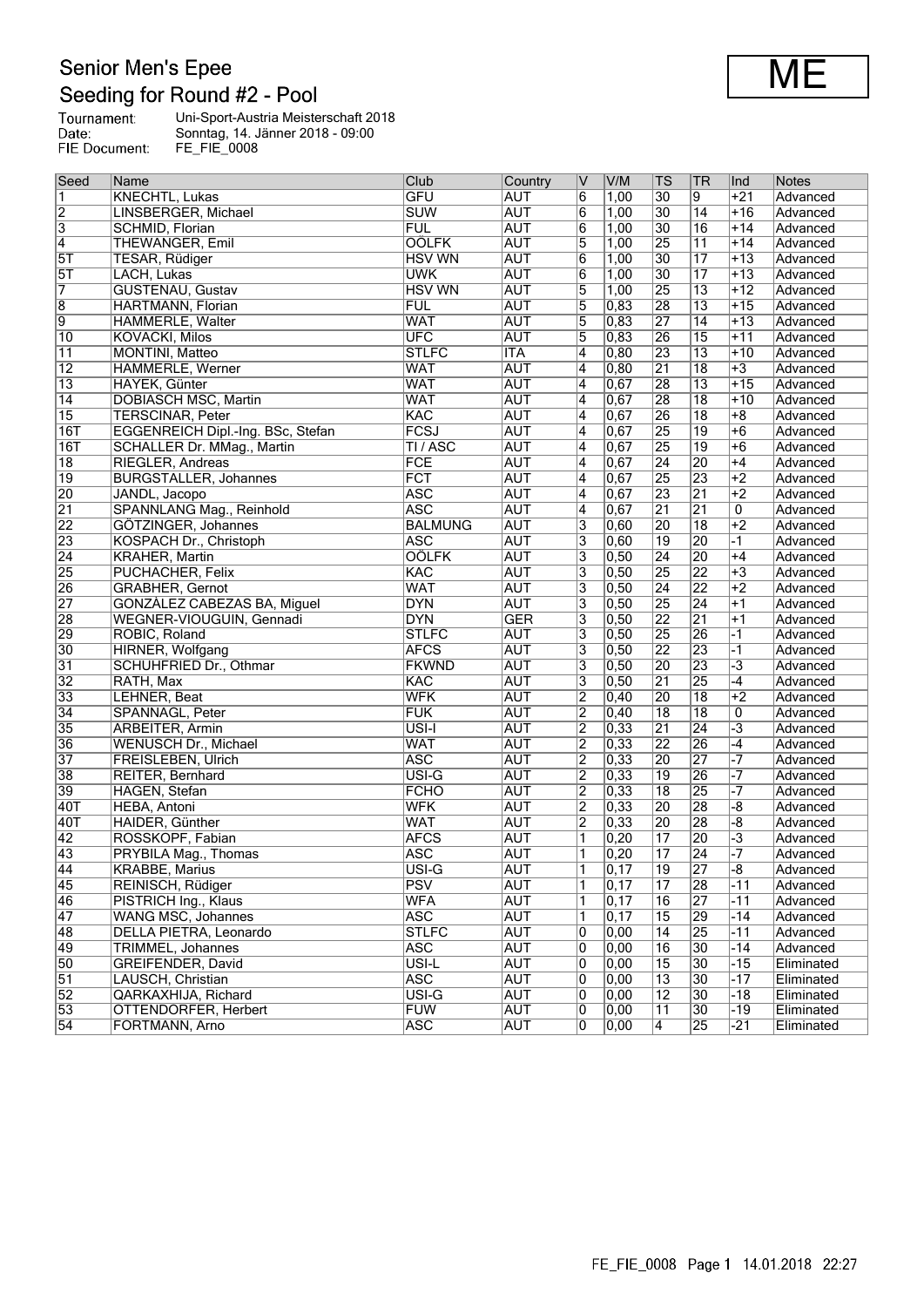### **Senior Men's Epee** Round #2 Pool Results

Tournament: Uni-Sport-Austria Meisterschaft 2018 Todifiament:<br>Date:<br>FIE Document: Sonntag, 14. Jänner 2018 - 09:00 FE\_FIE\_0007

|                       | Strip 1                  | Referee(s):                   |                |                |                |                |                        |                |                |   |      |    |                 |           |
|-----------------------|--------------------------|-------------------------------|----------------|----------------|----------------|----------------|------------------------|----------------|----------------|---|------|----|-----------------|-----------|
|                       | 11:35                    | PUCHACHER, Werner (KAC / AUT) |                |                |                |                |                        |                |                |   |      |    |                 |           |
| <b>Name</b>           |                          | Affiliation                   | #              |                | $\overline{2}$ | 3              | $\boldsymbol{\Lambda}$ | 5              | 6              | v | V/M  |    |                 | TS TR Ind |
|                       | WEGNER-VIOUGUIN, Gennadi | DYN / GER                     | $\mathbf{1}$   |                | V5             | D <sub>0</sub> | D <sub>3</sub>         | V <sub>5</sub> | V <sub>5</sub> | 3 | 0,60 | 18 | 17              | 1         |
|                       | ROSSKOPF, Fabian         | AFCS / AUT                    | $\overline{2}$ | D <sub>2</sub> |                | D <sub>0</sub> | D <sub>2</sub>         | V <sub>5</sub> | D <sub>3</sub> | 1 | 0.20 | 12 | 23              | $-11$     |
| <b>KNECHTL, Lukas</b> |                          | GFU / AUT                     | 3              | V <sub>5</sub> | V5             |                | D <sub>4</sub>         | V5             | V <sub>5</sub> | 4 | 0,80 | 24 | 10 <sup>°</sup> | 14        |
|                       | DOBIASCH MSC, Martin     | WAT / AUT                     | $\overline{A}$ | V5             | V5             | V5             |                        | V5             | V <sub>5</sub> | 5 | 1,00 | 25 | 14              | 11        |
| ROBIC, Roland         |                          | STLFC/AUT                     | 5.             | D <sub>3</sub> | D <sub>3</sub> | D4             | D <sub>2</sub>         |                | V <sub>5</sub> | 1 | 0.20 | 17 | 24              | $-7$      |
|                       | <b>TERSCINAR, Peter</b>  | KAC / AUT                     | 6              | D <sub>2</sub> | V5             | D1             | D <sub>3</sub>         | D4             |                |   | 0.20 | 15 | 23              | -8        |

| $\Gamma$              | Strip 2                     | Referee(s):                    |                |                |                |                |                |                |                |                |             |      |                 |           |       |
|-----------------------|-----------------------------|--------------------------------|----------------|----------------|----------------|----------------|----------------|----------------|----------------|----------------|-------------|------|-----------------|-----------|-------|
|                       | 11:35                       | FLENER, Milagros (USI-W / AUT) |                |                |                |                |                |                |                |                |             |      |                 |           |       |
| Name                  |                             | Affiliation                    | #              | 1              | 2              | 3              | 4              | 5              | 6              | 7              | V           | V/M  | TS.             | <b>TR</b> | Ind   |
| HAIDER, Günther       |                             | WAT / AUT                      | 1              |                | D1             | D <sub>3</sub> | D <sub>0</sub> | D4             | D <sub>2</sub> | D <sub>3</sub> | $\mathbf 0$ | 0.00 | 13              | 30        | $-17$ |
|                       | SCHALLER Dr. MMag., Martin  | TI / ASC / AUT                 | 2              | V <sub>5</sub> |                | V5             | D <sub>3</sub> | V5             | V5             | V5             | 5           | 0.83 | 28              | 12        | 16    |
|                       | LINSBERGER, Michael         | SUW / AUT                      | 3              | V <sub>5</sub> | D <sub>3</sub> |                | V <sub>5</sub> | V4             | V <sub>5</sub> | V <sub>5</sub> | 5           | 0,83 | 27              | 19        | 8     |
| HAYEK, Günter         |                             | WAT / AUT                      | $\overline{A}$ | V5             | V5             | D <sub>2</sub> |                | V5             | V5             | V5             | 5           | 0,83 | 27              | 16        | 11    |
|                       | HIRNER, Wolfgang            | AFCS / AUT                     | 5.             | V5             | D1             | D <sub>3</sub> | D4             |                | V <sub>5</sub> | V5             | 3           | 0,50 | 23              | 25        | $-2$  |
| <b>KRABBE, Marius</b> |                             | USI-G / AUT                    | 6              | V5             | D <sub>0</sub> | D <sub>3</sub> | D <sub>2</sub> | D <sub>3</sub> |                | D <sub>3</sub> | 1           | 0,17 | 16 <sup>°</sup> | 27        | $-11$ |
|                       | GONZÀLEZ CABEZAS BA, Miquel | DYN / AUT                      | 7              | V <sub>5</sub> | D <sub>2</sub> | D3             | D <sub>2</sub> | D4             | V <sub>5</sub> |                | 2           | 0,33 | 21              | 26        | -5    |

|                 | Strip 3                           | Referee(s):                         |                |                |                |                |                |                |                |                |                |        |    |        |       |
|-----------------|-----------------------------------|-------------------------------------|----------------|----------------|----------------|----------------|----------------|----------------|----------------|----------------|----------------|--------|----|--------|-------|
| 3               | 11:35                             | SCHMUTZER Mag., Andreas (FUW / AUT) |                |                |                |                |                |                |                |                |                |        |    |        |       |
| Name            |                                   | <b>Affiliation</b>                  | #              | 1              | 2              | 3              | 4              | 5              | 6              | 7              | V              | V/M TS |    | TR Ind |       |
|                 | <b>GRABHER, Gernot</b>            | WAT / AUT                           | 1              |                | D <sub>3</sub> | D <sub>0</sub> | D <sub>1</sub> | V <sub>5</sub> | D <sub>4</sub> | V <sub>5</sub> | $\overline{2}$ | 0.33   | 18 | 26     | -8    |
|                 | REINISCH, Rüdiger                 | PSV / AUT                           | $\overline{2}$ | V5             |                | D <sub>3</sub> | D <sub>2</sub> | V <sub>5</sub> | D <sub>2</sub> | D <sub>2</sub> | 2              | 0,33   | 19 | 27     | -8    |
| SCHMID, Florian |                                   | FUL / AUT                           | 3              | V5             | V5             |                | D <sub>4</sub> | D <sub>1</sub> | V <sub>5</sub> | V <sub>5</sub> | 4              | 0.67   | 25 | 16     | -9    |
|                 | HÄMMERLE, Werner                  | WAT / AUT                           | $\overline{4}$ | V <sub>5</sub> | V <sub>5</sub> | V5             |                | D <sub>3</sub> | V <sub>5</sub> | V <sub>5</sub> | 5              | 0.83   | 28 | 18     | 10    |
| HEBA, Antoni    |                                   | WFK / AUT                           | 5              | D4             | D4             | V <sub>5</sub> | V5             |                | V <sub>5</sub> | D4             | 3              | 0.50   | 27 | 21     | 6     |
|                 | SCHUHFRIED Dr., Othmar            | FKWND / AUT                         | 6              | V5             | V5             | D1             | D <sub>2</sub> | D <sub>2</sub> |                | D <sub>1</sub> | $\overline{2}$ | 0.33   | 16 | 26     | $-10$ |
|                 | EGGENREICH Dipl.-Ing. BSc, Stefan | FCSJ/AUT                            |                | D <sub>2</sub> | V5             | D <sub>2</sub> | D4             | V5             | V <sub>5</sub> |                | 3              | 0,50   | 23 | 22     |       |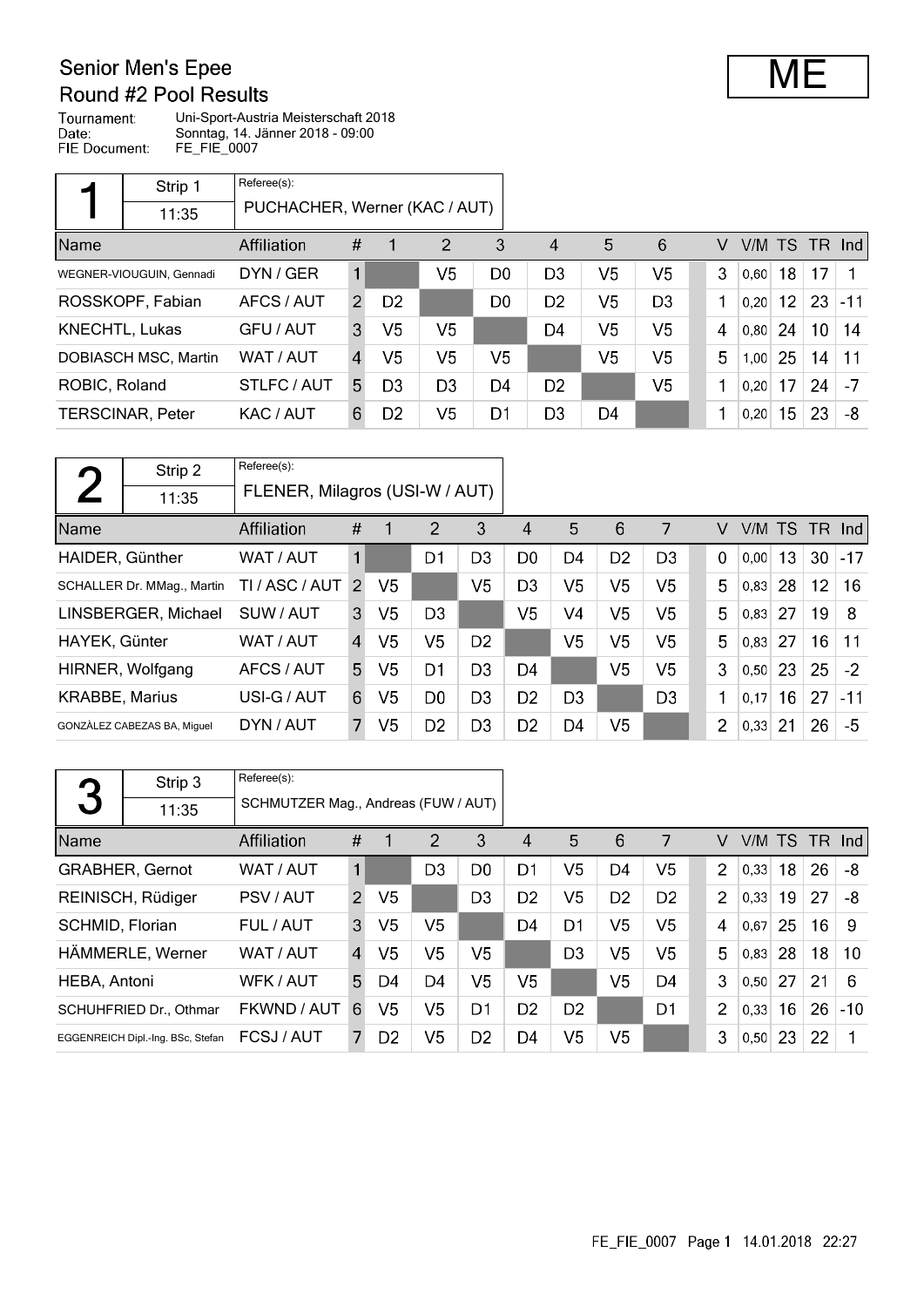| Referee(s):<br>Strip 8<br>KÜHNEL, Sven (ASC / GER)<br>11:35                                                                                                                                 |                |
|---------------------------------------------------------------------------------------------------------------------------------------------------------------------------------------------|----------------|
|                                                                                                                                                                                             |                |
|                                                                                                                                                                                             |                |
| 5<br>#<br>2<br>3<br>Name<br>6<br>7<br>$\boldsymbol{\Lambda}$<br>V<br>Affiliation                                                                                                            | V/M TS TR Ind  |
| V <sub>5</sub><br>V <sub>5</sub><br>$\mathbf{1}$<br>D <sub>3</sub><br>D <sub>3</sub><br>$\overline{2}$<br><b>22</b><br>D <sub>3</sub><br>D <sub>3</sub><br> 0,33 <br>RATH, Max<br>KAC / AUT | 23<br>$-1$     |
| OÖLFK / AUT<br>V <sub>5</sub><br>V <sub>5</sub><br>V <sub>5</sub><br>V <sub>5</sub><br>D <sub>2</sub><br>D4<br>4<br>26<br>THEWANGER, Emil<br>$\mathcal{P}$<br>0,67                          | 15<br>11       |
| V <sub>5</sub><br>V <sub>5</sub><br>V <sub>5</sub><br>V5<br>D <sub>2</sub><br>26<br>D4<br>4<br>FCHO / AUT<br>3<br>HAGEN, Stefan<br>0,67                                                     | 19<br>7        |
| V <sub>5</sub><br>V <sub>5</sub><br>5<br>V <sub>5</sub><br>V <sub>5</sub><br>V <sub>5</sub><br>$ 0,83 $ 29<br>D4<br>PUCHACHER, Felix<br>KAC / AUT<br>$\overline{4}$                         | 21<br>8        |
| V <sub>5</sub><br>V <sub>5</sub><br>3<br>V <sub>5</sub><br>D <sub>2</sub><br>D <sub>1</sub><br>21<br>STLFC / ITA<br>5.<br>D <sub>3</sub><br><b>MONTINI, Matteo</b><br>0,50                  | 21<br>$\Omega$ |
| V <sub>5</sub><br>1<br>D <sub>0</sub><br>D <sub>1</sub><br>D <sub>4</sub><br>10 <sup>°</sup><br>D <sub>0</sub><br>RIEGLER, Andreas<br>6<br>D <sub>0</sub><br>FCE / AUT<br>0.17              | 27<br>$-17$    |
| V5<br>V <sub>5</sub><br>D <sub>2</sub><br>$\overline{2}$<br>D <sub>0</sub><br>D <sub>3</sub><br>D <sub>4</sub><br>19<br>PISTRICH Ing., Klaus<br>WFA / AUT<br>7.<br> 0,33                    | 27<br>-8       |

| 片                        | Strip 5                      | Referee(s):        |                              |                |                |                |                |                |                |                |                |        |    |      |            |
|--------------------------|------------------------------|--------------------|------------------------------|----------------|----------------|----------------|----------------|----------------|----------------|----------------|----------------|--------|----|------|------------|
| $\overline{\phantom{0}}$ | 11:35                        |                    | RICHTER, Anatole (WAT / AUT) |                |                |                |                |                |                |                |                |        |    |      |            |
| Name                     |                              | <b>Affiliation</b> | #                            | $\mathbf 1$    | 2              | 3              | 4              | 5              | 6              | 7              | V              | V/M TS |    | TR . | <b>Ind</b> |
| TESAR, Rüdiger           |                              | HSV WN / AUT       | 1                            |                | V <sub>5</sub> | V <sub>5</sub> | V5             | V5             | V <sub>5</sub> | V <sub>5</sub> | 6              | 1,00   | 30 | 13   | 17         |
|                          | <b>REITER, Bernhard</b>      | USI-G / AUT        | $\overline{2}$               | D1             |                | D1             | D <sub>2</sub> | D4             | D1             | D1             | $\Omega$       | 0,00   | 10 | 30   | $-20$      |
| <b>KOVACKI, Milos</b>    |                              | UFC / AUT          | 3                            | D <sub>2</sub> | V5             |                | V3             | D <sub>0</sub> | D <sub>3</sub> | V <sub>5</sub> | 3              | 0,50   | 18 | 20   | $-2$       |
| LEHNER, Beat             |                              | WFK / AUT          | $\overline{4}$               | D <sub>3</sub> | V5             | D <sub>2</sub> |                | V <sub>2</sub> | V <sub>5</sub> | V <sub>5</sub> | 4              | 0,67   | 22 | 15   | 7          |
|                          | <b>BURGSTALLER, Johannes</b> | FCT / AUT          | 5                            | D4             | V5             | V <sub>4</sub> | D <sub>0</sub> |                | V <sub>5</sub> | V <sub>5</sub> | 4              | 0,67   | 23 | 17   | 6          |
| <b>KRAHER, Martin</b>    |                              | OÖLFK / AUT        | 6                            | D1             | V5             | V5             | D <sub>4</sub> | D <sub>4</sub> |                | D <sub>3</sub> | $\overline{2}$ | 0,33   | 22 | 24   | $-2$       |
|                          | WANG MSC, Johannes           | ASC / AUT          | 7                            | D <sub>2</sub> | V5             | D <sub>3</sub> | D <sub>1</sub> | D <sub>2</sub> | V <sub>5</sub> |                | $\overline{2}$ | 0,33   | 18 | 24   | -6         |

|               | Strip 6                   | Referee(s):                |                |                |                |                |                |                |                |                |                |        |    |    |          |
|---------------|---------------------------|----------------------------|----------------|----------------|----------------|----------------|----------------|----------------|----------------|----------------|----------------|--------|----|----|----------|
|               | 11:35                     | KRAVINA, Willy (WFA / AUT) |                |                |                |                |                |                |                |                |                |        |    |    |          |
| Name          |                           | Affiliation                | #              |                | 2              | 3              | 4              | 5              | 6              | 7              | v              | V/M TS |    |    | $TR$ Ind |
| JANDL, Jacopo |                           | ASC / AUT                  | $\mathbf{1}$   |                | V5             | V5             | V5             | V <sub>5</sub> | D4             | D1             | 4              | 0,67   | 25 | 23 | 2        |
|               | KOSPACH Dr., Christoph    | ASC / AUT                  | $\overline{2}$ | D <sub>3</sub> |                | V <sub>5</sub> | D <sub>2</sub> | D4             | D <sub>2</sub> | D <sub>1</sub> | 1              | 0,17   | 17 | 28 | $-11$    |
|               | <b>FREISLEBEN, Ulrich</b> | ASC / AUT                  | 3              | D <sub>2</sub> | D <sub>3</sub> |                | D4             | D <sub>4</sub> | V <sub>5</sub> | D <sub>2</sub> | 1              | 0.17   | 20 | 29 | -9       |
|               | SPANNAGL, Peter           | FUK / AUT                  | $\overline{4}$ | D4             | V <sub>5</sub> | V <sub>5</sub> |                | D <sub>4</sub> | D <sub>4</sub> | D <sub>2</sub> | $\overline{2}$ | 0,33   | 24 | 26 | $-2$     |
|               | DELLA PIETRA, Leonardo    | STLFC/AUT                  | 5.             | D4             | V5             | V5             | V5             |                | V <sub>5</sub> | D1             | $\overline{4}$ | 0,67   | 25 | 24 |          |
|               | HÄMMERLE, Walter          | WAT / AUT                  | 6              | V <sub>5</sub> | V <sub>5</sub> | D <sub>4</sub> | V5             | D <sub>2</sub> |                | D <sub>2</sub> | 3              | 0,50   | 23 | 25 | $-2$     |
| LACH, Lukas   |                           | UWK / AUT                  | 7              | V <sub>5</sub> | V <sub>5</sub> | V <sub>5</sub> | V5             | V <sub>5</sub> | V <sub>5</sub> |                | 6              | 1,00   | 30 | 9  | 21       |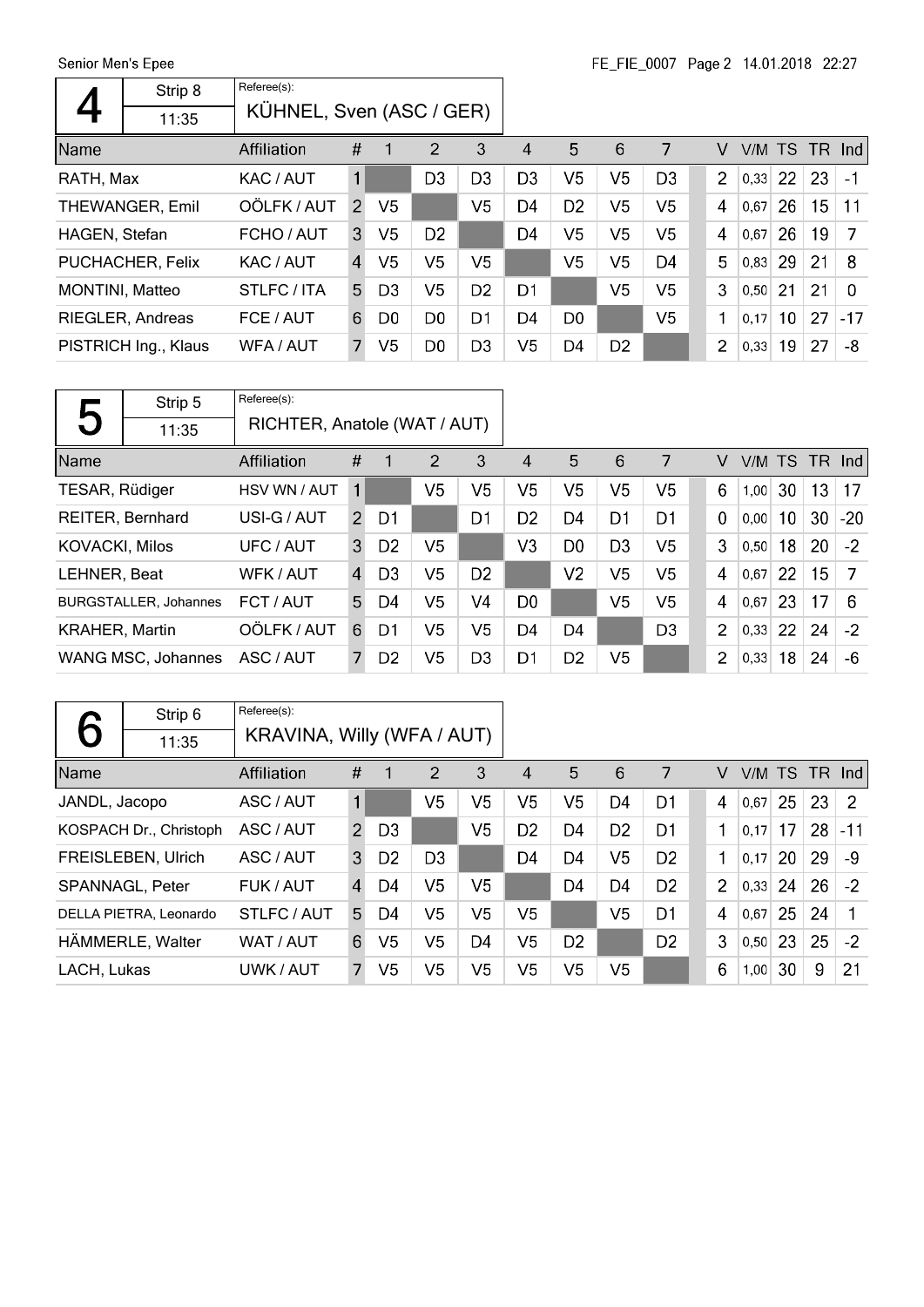Senior Men's Epee

|      | Strip 4                  | Referee(s):                  |                |                |                |                |                |                |                |                |             |           |    |    |          |
|------|--------------------------|------------------------------|----------------|----------------|----------------|----------------|----------------|----------------|----------------|----------------|-------------|-----------|----|----|----------|
|      | 11:35                    | BUGARIN, Dimitri (WAT / SRB) |                |                |                |                |                |                |                |                |             |           |    |    |          |
| Name |                          | Affiliation                  | #              |                | 2              | 3              | 4              | 5              | 6              | 7              | V           | V/M TS    |    |    | $TR$ Ind |
|      | SPANNLANG Mag., Reinhold | ASC / AUT                    | 1              |                | D4             | V5             | V5             | D <sub>3</sub> | D1             | V5             | 3           | $0,50$ 23 |    | 26 | $-3$     |
|      | ARBEITER, Armin          | USI-I / AUT                  | $\overline{2}$ | V <sub>5</sub> |                | V <sub>5</sub> | V5             | D <sub>2</sub> | D1             | D <sub>3</sub> | 3           | $0,50$ 21 |    | 25 | $-4$     |
|      | GÖTZINGER, Johannes      | <b>BALMUNG / AUT</b>         | 3              | D4             | D <sub>3</sub> |                | V <sub>5</sub> | D4             | D4             | D4             | 1           | 0,17      | 24 | 28 | $-4$     |
|      | TRIMMEL, Johannes        | ASC / AUT                    | 4              | D <sub>3</sub> | D <sub>3</sub> | D <sub>3</sub> |                | D <sub>3</sub> | D1             | D <sub>2</sub> | $\mathbf 0$ | 0.00      | 15 | 30 | $-15$    |
|      | HARTMANN, Florian        | FUL / AUT                    | 5              | V5             | V5             | V <sub>5</sub> | V5             |                | D <sub>4</sub> | V <sub>5</sub> | 5           | 0.83      | 29 | 21 | 8        |
|      | <b>GUSTENAU, Gustav</b>  | HSV WN / AUT                 | 6              | V5             | V <sub>5</sub> | V <sub>5</sub> | V5             | V <sub>5</sub> |                | V <sub>5</sub> | 6           | 1,00      | 30 | 15 | 15       |
|      | WENUSCH Dr., Michael     | WAT / AUT                    |                | D4             | V5             | V <sub>5</sub> | V5             | D4             | D4             |                | 3           | 0,50      | 27 | 24 | 3        |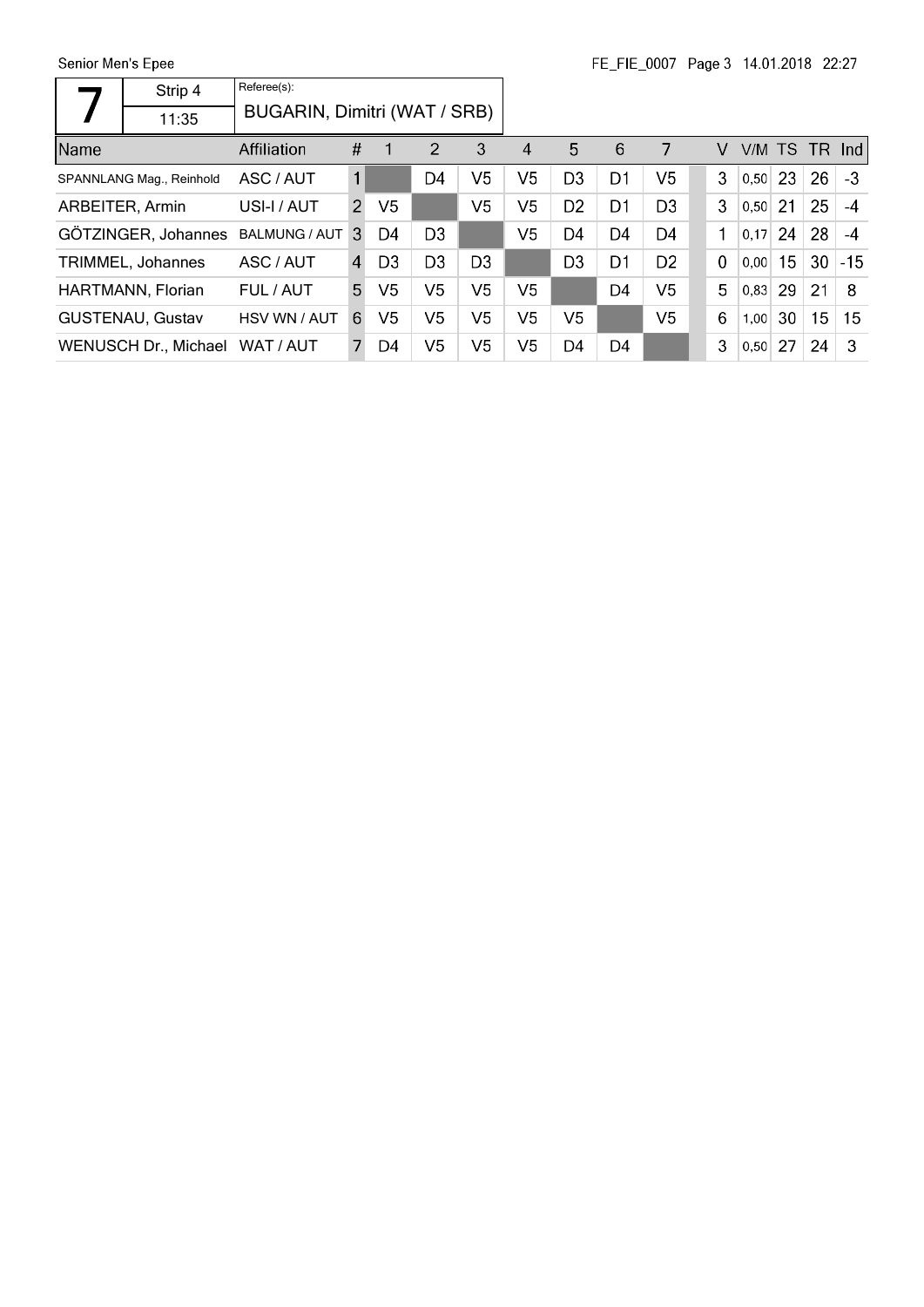## **Senior Men's Epee** Seeding for Round #3 - DE

Tournament:<br>Date:<br>FIE Document: Uni-Sport-Austria Meisterschaft 2018 Sonntag, 14. Jänner 2018 - 09:00 FE\_FIE\_0008

| Seed            | Name                              | Club               | Country    | IV                  | V/M               | TS              | ∣TR              | Ind             | Notes      |
|-----------------|-----------------------------------|--------------------|------------|---------------------|-------------------|-----------------|------------------|-----------------|------------|
| 1               | LACH, Lukas                       | <b>UWK</b>         | <b>AUT</b> | $\overline{12}$     | 1,00              | 60              | 26               | $+34$           | Advanced   |
| $\overline{2}$  | <b>TESAR, Rüdiger</b>             | <b>HSV WN</b>      | <b>AUT</b> | $\overline{12}$     | 1,00              | 60              | $\overline{30}$  | $+30$           | Advanced   |
| $\overline{3}$  | <b>GUSTENAU, Gustav</b>           | <b>HSV WN</b>      | <b>AUT</b> | $\overline{11}$     | 1,00              | 55              | 28               | $+27$           | Advanced   |
| $\overline{4}$  | LINSBERGER, Michael               | <b>SUW</b>         | <b>AUT</b> | 11                  | 0,92              | $\overline{57}$ | 33               | $+24$           | Advanced   |
| $\overline{5}$  | <b>KNECHTL, Lukas</b>             | <b>GFU</b>         | <b>AUT</b> | $\overline{10}$     | 0,91              | $\overline{54}$ | $\overline{19}$  | $+35$           | Advanced   |
| $\overline{6}$  | HARTMANN, Florian                 | FUL                | <b>AUT</b> | 10                  | 0,83              | 57              | $\overline{34}$  | $+23$           | Advanced   |
| 7               | SCHMID, Florian                   | <b>FUL</b>         | <b>AUT</b> | $\overline{10}$     | 0,83              | 55              | $\overline{32}$  | $+23$           | Advanced   |
| $\overline{8}$  | <b>THEWANGER, Emil</b>            | <b>OÖLFK</b>       | <b>AUT</b> | 9                   | 0,82              | $\overline{51}$ | 26               | $+25$           | Advanced   |
| $\overline{9}$  | <b>DOBIASCH MSC, Martin</b>       | <b>WAT</b>         | <b>AUT</b> | 9                   | 0,82              | 53              | $\overline{32}$  | $+21$           | Advanced   |
| $\overline{10}$ | HÄMMERLE, Werner                  | <b>WAT</b>         | <b>AUT</b> | 9                   | 0,82              | 49              | 36               | $+13$           | Advanced   |
| $\overline{11}$ | <b>HAYEK, Günter</b>              | <b>WAT</b>         | <b>AUT</b> | 9                   | 0,75              | 55              | 29               | $+26$           | Advanced   |
| $\overline{12}$ | SCHALLER Dr. MMag., Martin        | TI / ASC           | <b>AUT</b> | 9                   | 0,75              | 53              | 31               | $+22$           | Advanced   |
| $\overline{13}$ | PUCHACHER, Felix                  | <b>KAC</b>         | <b>AUT</b> | 8                   | 0,67              | 54              | 43               | $+11$           | Advanced   |
| $\overline{14}$ | HÄMMERLE, Walter                  | <b>WAT</b>         | <b>AUT</b> | 8                   | 0,67              | 50              | 39               | $+11$           | Advanced   |
| $\overline{15}$ | <b>KOVACKI, Milos</b>             | <b>UFC</b>         | <b>AUT</b> | 8                   | 0,67              | 44              | 35               | $+9$            | Advanced   |
| $\overline{16}$ | <b>BURGSTALLER, Johannes</b>      | FCT                | <b>AUT</b> | 8                   | 0,67              | 48              | 40               | $+8$            | Advanced   |
| $\overline{17}$ | JANDL, Jacopo                     | <b>ASC</b>         | <b>AUT</b> | $\overline{8}$      | 0,67              | 48              | $\overline{44}$  | $+4$            | Advanced   |
| $\overline{18}$ | <b>MONTINI</b> , Matteo           | <b>STLFC</b>       | <b>ITA</b> | 7                   | 0,64              | 44              | 34               | $+10$           | Advanced   |
| $\overline{19}$ | EGGENREICH Dipl.-Ing. BSc, Stefan | FCSJ               | <b>AUT</b> | 7                   | 0,58              | 48              | $\overline{41}$  | $+7$            | Advanced   |
| 20              | SPANNLANG Mag., Reinhold          | <b>ASC</b>         | <b>AUT</b> | 7                   | 0,58              | 44              | 47               | $\overline{-3}$ | Advanced   |
| $\overline{21}$ | LEHNER, Beat                      | <b>WFK</b>         | <b>AUT</b> | $6\overline{6}$     | 0,55              | 42              | 33               | $+9$            | Advanced   |
| 22              | WEGNER-VIOUGUIN, Gennadi          | <b>DYN</b>         | <b>GER</b> | 6                   | 0,55              | 40              | $\overline{38}$  | $+2$            | Advanced   |
| 23              | HAGEN, Stefan                     | <b>FCHO</b>        | <b>AUT</b> | 6                   | 0,50              | 44              | 44               | $\overline{0}$  | Advanced   |
| $\overline{24}$ |                                   | <b>AFCS</b>        | <b>AUT</b> | 6                   | 0,50              | 45              | 48               | $\overline{-3}$ | Advanced   |
| 25              | HIRNER, Wolfgang                  | KAC                | <b>AUT</b> | 5                   | 0,45              | 41              | 41               | $\overline{0}$  | Advanced   |
| 26              | <b>TERSCINAR, Peter</b>           | <b>OÖLFK</b>       | <b>AUT</b> |                     | 0,42              | 46              | 44               | $+2$            | Advanced   |
| $\overline{27}$ | <b>KRAHER, Martin</b>             | <b>WAT</b>         | <b>AUT</b> | 5<br>$\overline{5}$ | 0,42              | 49              | 50               | $\overline{-1}$ |            |
|                 | <b>WENUSCH Dr., Michael</b>       | <b>WFK</b>         |            |                     |                   |                 |                  |                 | Advanced   |
| 28              | HEBA, Antoni                      |                    | <b>AUT</b> | 5                   | 0,42              | 47              | 49               | $\overline{-2}$ | Advanced   |
| 29              | GONZÀLEZ CABEZAS BA, Miguel       | <b>DYN</b>         | <b>AUT</b> | 5                   | 0,42              | 46              | 50               | $\overline{-4}$ | Advanced   |
| 30              | RATH, Max                         | <b>KAC</b>         | <b>AUT</b> | 5                   | 0,42              | 43              | 48               | $\overline{-5}$ | Advanced   |
| 31              | <b>GRABHER, Gernot</b>            | <b>WAT</b>         | <b>AUT</b> | 5                   | 0,42              | 42              | 48               | $-\overline{6}$ | Advanced   |
| $\overline{32}$ | <b>ARBEITER, Armin</b>            | USI-I              | <b>AUT</b> | $\overline{5}$      | 0,42              | 42              | 49               |                 | Advanced   |
| $\overline{33}$ | SCHUHFRIED Dr., Othmar            | <b>FKWND</b>       | <b>AUT</b> | 5                   | 0,42              | 36              | $\overline{49}$  | $-13$           | Advanced   |
| $\overline{34}$ | RIEGLER, Andreas                  | FCE                | <b>AUT</b> | 5                   | 0,42              | $\overline{34}$ | $\overline{147}$ | $-13$           | Advanced   |
| 35              | GÖTZINGER, Johannes               | <b>BALMUNG</b>     | <b>AUT</b> | 4                   | 0,36              | 44              | 46               | $-2$            | Advanced   |
| 36              | SPANNAGL, Peter                   | <b>FUK</b>         | <b>AUT</b> | 4                   | 0,36              | 42              | $\overline{144}$ | $\overline{-2}$ | Advanced   |
| 37              | ROBIC, Roland                     | <b>STLFC</b>       | <b>AUT</b> | 4                   | 0,36              | $\overline{42}$ | 50               | -8              | Advanced   |
| 38              | DELLA PIETRA, Leonardo            | <b>STLFC</b>       | <b>AUT</b> | 4                   | 0,36              | 39              | 49               | $-10$           | Advanced   |
| 39              | KOSPACH Dr., Christoph            | <b>ASC</b>         | <b>AUT</b> | 4                   | 0,36              | 36              | 48               | $-12$           | Advanced   |
| 40              | <b>FREISLEBEN, Ulrich</b>         | <b>ASC</b>         | <b>AUT</b> | 3                   | 0,25              | 40              | 56               | $-16$           | Advanced   |
| 41              | REINISCH, Rüdiger                 | PSV                | <b>AUT</b> | 3                   | 0,25              | 36              | 55               | $-19$           | Eliminated |
| $\overline{42}$ | PISTRICH Ing., Klaus              | <b>WFA</b>         | <b>AUT</b> | 3                   | 0,25              | 35              | $\overline{54}$  | $-19$           | Eliminated |
| 43              | WANG MSC, Johannes                | <b>ASC</b>         | <b>AUT</b> | 3                   | 0,25              | 33              | 53               | $-20$           | Eliminated |
| $\overline{44}$ | ROSSKOPF, Fabian                  | <b>AFCS</b>        | <b>AUT</b> | $\overline{2}$      | $\overline{0,20}$ | 29              | $\overline{43}$  | $-14$           | Eliminated |
| 45              | <b>KRABBE, Marius</b>             | USI-G              | <b>AUT</b> | $\overline{2}$      | $\overline{0,17}$ | $\overline{35}$ | $\overline{54}$  | -19             | Eliminated |
| 46              | HAIDER, Günther                   | <b>WAT</b>         | <b>AUT</b> | $\overline{2}$      | 0,17              | 33              | 58               | $-25$           | Eliminated |
| $\overline{47}$ | REITER, Bernhard                  | $\overline{USI-G}$ | <b>AUT</b> | $\overline{2}$      | $\overline{0,17}$ | 29              | 56               | $-27$           | Eliminated |
| $\overline{48}$ | TRIMMEL, Johannes                 | <b>ASC</b>         | <b>AUT</b> | 0                   | 0,00              | 31              | 60               | -29             | Eliminated |
| 49              | PRYBILA Mag., Thomas              | <b>ASC</b>         | <b>AUT</b> |                     |                   |                 |                  |                 | Withdrew   |
| 50              | GREIFENDER, David                 | USI-L              | <b>AUT</b> |                     |                   |                 |                  |                 | Eliminated |
| $\overline{51}$ | LAUSCH, Christian                 | <b>ASC</b>         | <b>AUT</b> |                     |                   |                 |                  |                 | Eliminated |
| $\overline{52}$ | QARKAXHIJA, Richard               | USI-G              | <b>AUT</b> |                     |                   |                 |                  |                 | Eliminated |
| 53              | <b>OTTENDORFER, Herbert</b>       | <b>FUW</b>         | <b>AUT</b> |                     |                   |                 |                  |                 | Eliminated |
| $\overline{54}$ | FORTMANN, Arno                    | <b>ASC</b>         | AUT        |                     |                   |                 |                  |                 | Eliminated |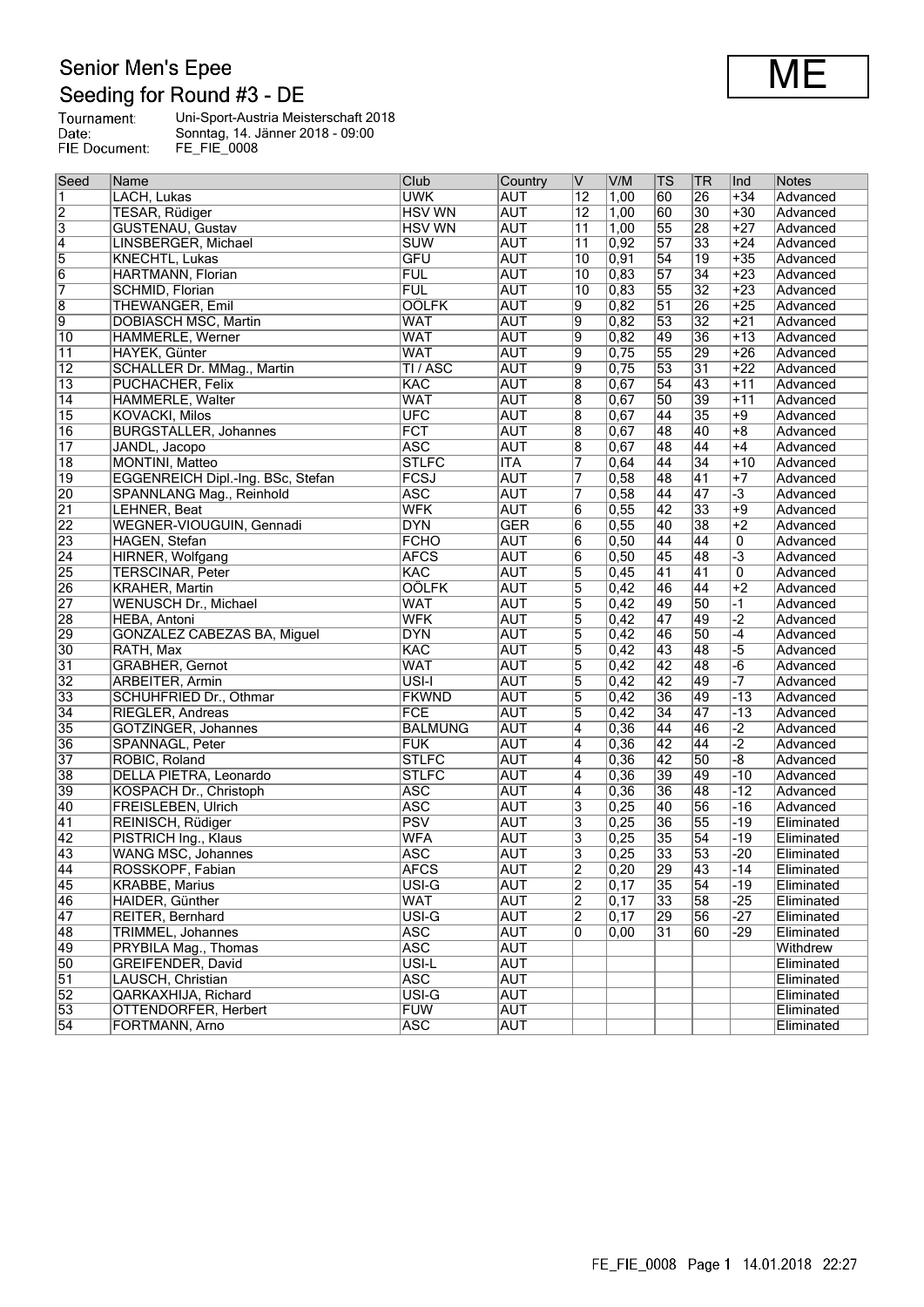#### Senior Men's Epee - Round #3 - DE (Table of 64)

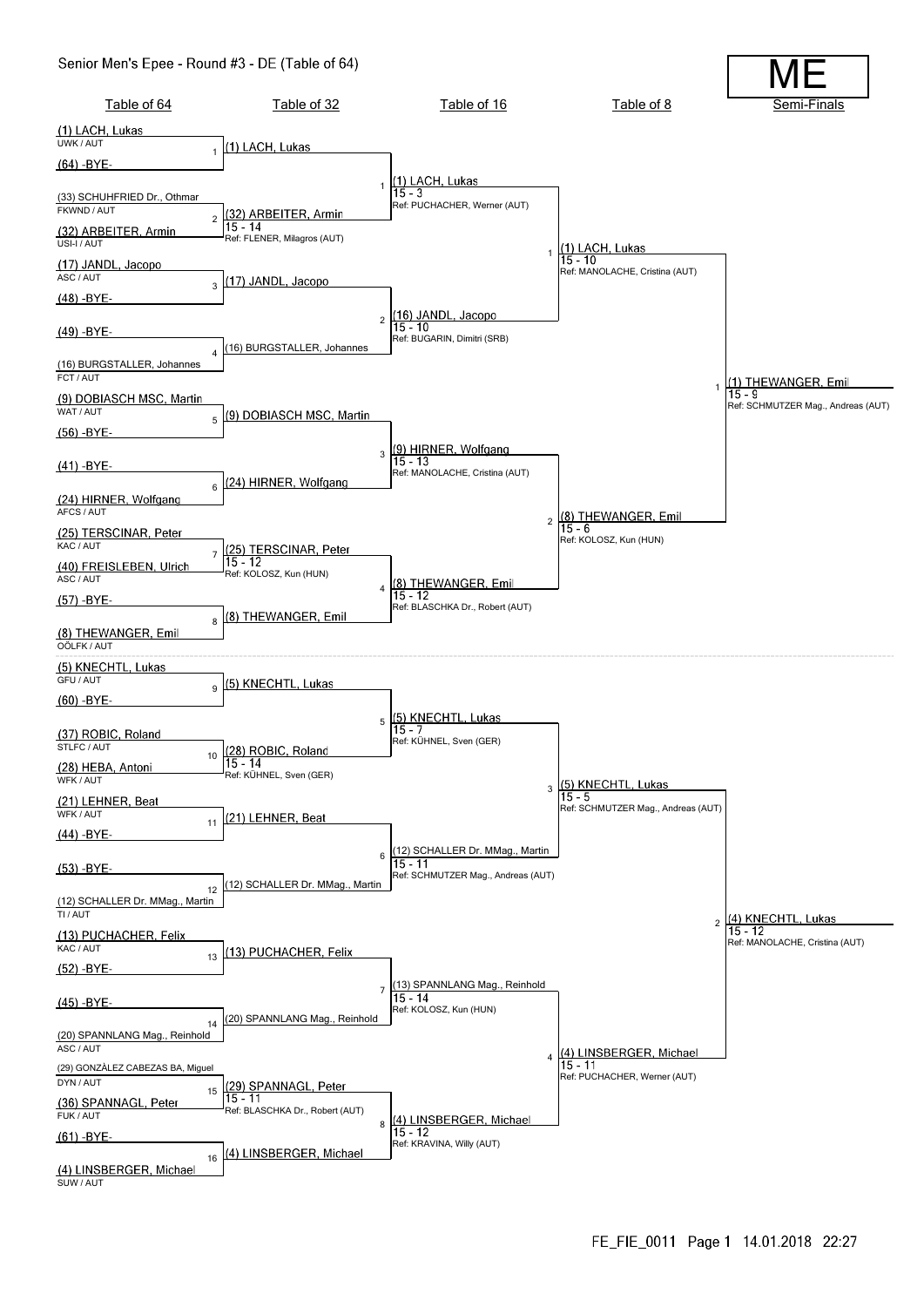#### Senior Men's Epee - Round #3 - DE (Table of 64)

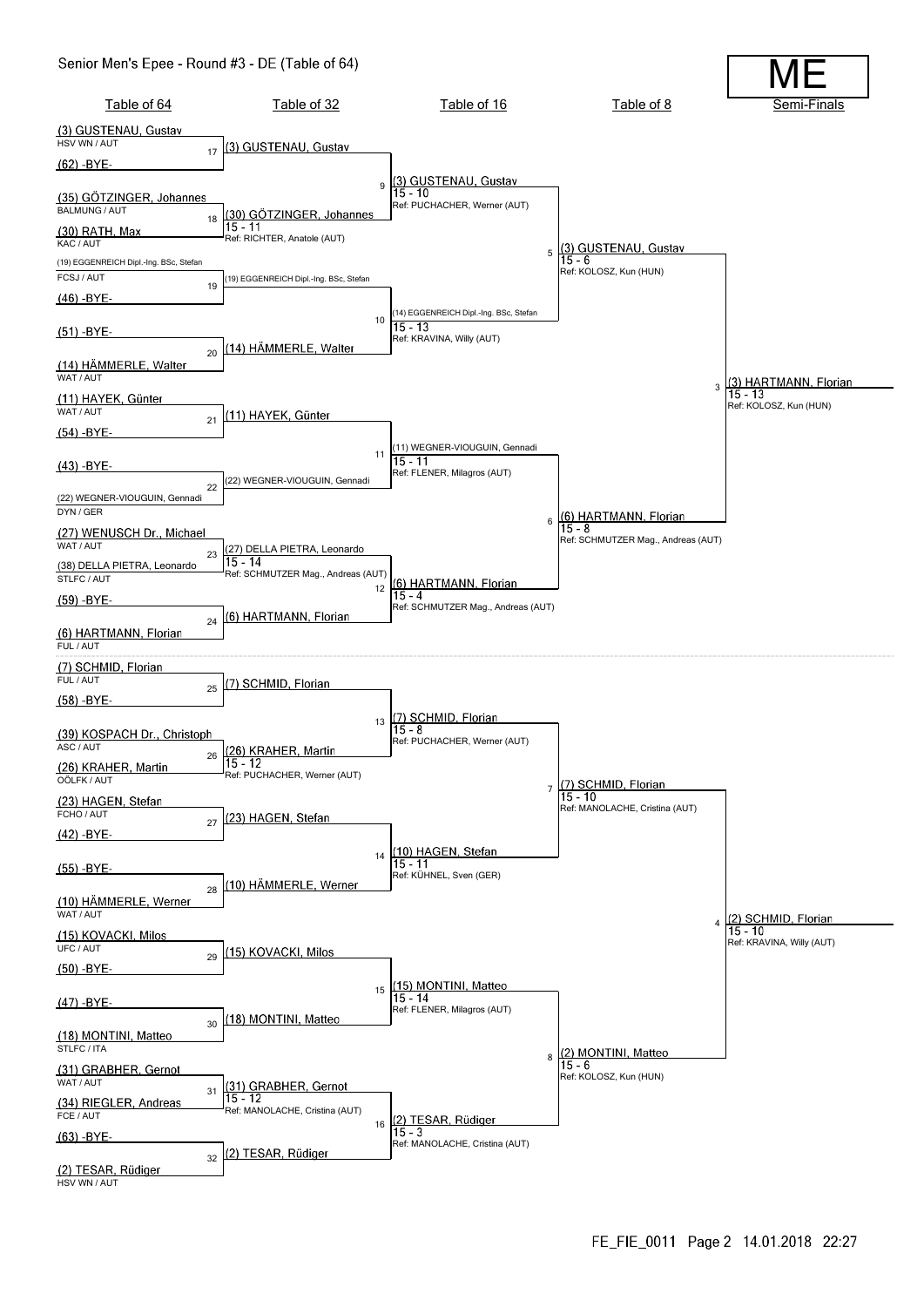#### Senior Men's Epee - Round #3 - DE (Table of 8)

| Table of 8                                                                                                                                                    | Semi-Finals                                                                                                                                                                                                     | Finals                                                            |                                                         |  |
|---------------------------------------------------------------------------------------------------------------------------------------------------------------|-----------------------------------------------------------------------------------------------------------------------------------------------------------------------------------------------------------------|-------------------------------------------------------------------|---------------------------------------------------------|--|
| (1) LACH, Lukas<br>UWK / AUT<br>(8) THEWANGER, Emil<br>OÖLFK / AUT<br>(5) KNECHTL, Lukas<br>GFU / AUT<br>(4) LINSBERGER, Michael                              | (1) THEWANGER, Emil<br>$15 - 9$<br>Ref: SCHMUTZER Mag., Andreas (AUT)<br>(4) KNECHTL, Lukas<br>$\mathfrak{p}$<br>15 - 12                                                                                        | <b>KNECHTL, Lukas</b><br>15 - 11<br>Ref: KOLOSZ, Kun (HUN)        |                                                         |  |
| SUW/AUT<br>(3) GUSTENAU, Gustav<br>HSV WN / AUT<br>(6) HARTMANN, Florian<br>FUL / AUT<br>(7) SCHMID, Florian<br>FUL / AUT<br>(2) MONTINI, Matteo<br>STLFC/ITA | Ref: MANOLACHE, Cristina (AUT)<br>(3) HARTMANN, Florian<br>3<br>$15 - 13$<br>Ref: KOLOSZ, Kun (HUN)<br>$\mathfrak{p}$<br>(2) SCHMID, Florian<br>$\overline{\mathbf{A}}$<br>15 - 10<br>Ref: KRAVINA, Willy (AUT) | HARTMANN, Florian<br>15 - 9<br>Ref: SCHMUTZER Mag., Andreas (AUT) | (1) KNECHTL, Lukas<br>15 - 11<br>Ref: KOLOSZ, Kun (HUN) |  |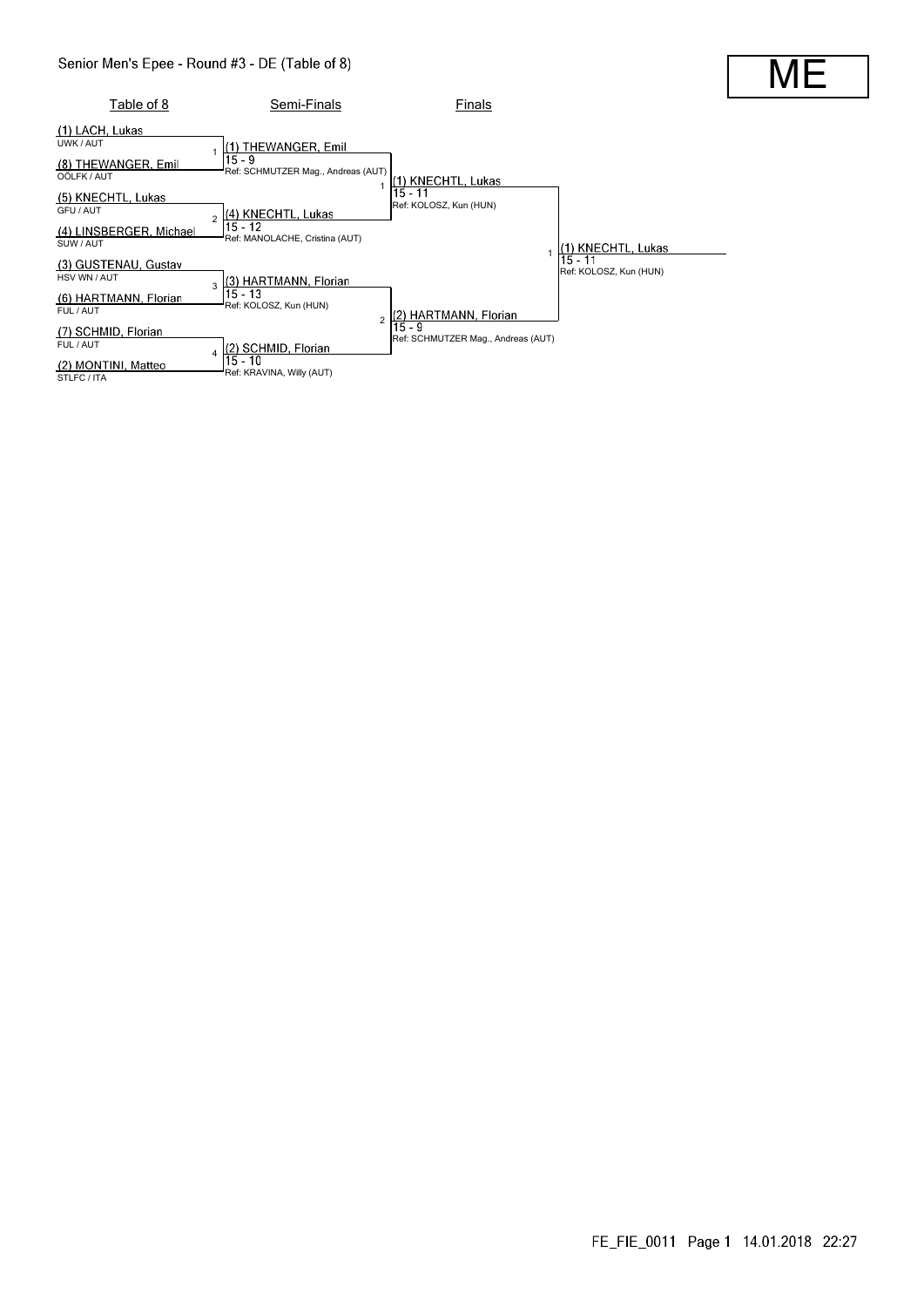# Senior Men's Epee<br>Final Ranking

| Tournament:   | Uni-Sport-Austria Meisterschaft 2018 |
|---------------|--------------------------------------|
| Date:         | Sonntag, 14. Jänner 2018 - 09:00     |
| FIE Document: | FE FIE 0012                          |

| Place           | Name                              | Country    | <b>Birthdate</b> |
|-----------------|-----------------------------------|------------|------------------|
| 1               | <b>KNECHTL, Lukas</b>             | <b>AUT</b> | 24.02.1997       |
| $\overline{2}$  | HARTMANN, Florian                 | <b>AUT</b> | 19.01.1993       |
| $\overline{3T}$ | THEWANGER, Emil                   | <b>AUT</b> | 23.02.1999       |
| $\overline{3T}$ | SCHMID, Florian                   | <b>AUT</b> | 19.07.1985       |
| $\overline{5}$  | LACH, Lukas                       | <b>AUT</b> | 27.12.1999       |
| $\overline{6}$  | <b>GUSTENAU, Gustav</b>           | <b>AUT</b> | 01.06.1997       |
| 7               | LINSBERGER, Michael               | <b>AUT</b> | 26.01.1991       |
| $\overline{8}$  | <b>MONTINI</b> , Matteo           | <b>ITA</b> | 15.09.1978       |
| $\overline{9}$  | <b>TESAR, Rüdiger</b>             | <b>AUT</b> | 07.06.1966       |
| $ 10\rangle$    | <b>SCHALLER Dr. MMag., Martin</b> | <b>AUT</b> | 16.12.1970       |
| $\overline{11}$ | JANDL, Jacopo                     | <b>AUT</b> | 18.03.1993       |
| $\overline{12}$ | EGGENREICH Dipl.-Ing. BSc, Stefan | <b>AUT</b> | 27.08.1984       |
| $\overline{13}$ | SPANNLANG Mag., Reinhold          | <b>AUT</b> | 11.05.1972       |
| 14              | WEGNER-VIOUGUIN, Gennadi          | <b>GER</b> | 05.12.1974       |
| 15              | HAGEN, Stefan                     | AUT        | 12.03.1967       |
| 16              | HIRNER, Wolfgang                  | AUT        | 29.05.1967       |
| $\overline{17}$ | <b>DOBIASCH MSC, Martin</b>       | <b>AUT</b> | 18.07.1989       |
| 18              | HÄMMERLE, Werner                  | <b>AUT</b> | 15.01.1966       |
| $ 19\rangle$    | HAYEK, Günter                     | <b>AUT</b> | 03.03.1969       |
| $\overline{20}$ | PUCHACHER, Felix                  | <b>AUT</b> | 11.11.1999       |
| $\overline{21}$ | HÄMMERLE, Walter                  | <b>AUT</b> | 21.04.1971       |
| $\overline{22}$ | <b>KOVACKI, Milos</b>             | <b>AUT</b> |                  |
| 23              | <b>BURGSTALLER, Johannes</b>      | <b>AUT</b> | 13.02.2000       |
| $\overline{24}$ | LEHNER, Beat                      | <b>AUT</b> | 07.10.1988       |
| $\overline{25}$ | <b>TERSCINAR, Peter</b>           | aut        | 26.10.1985       |
| 26              | <b>KRAHER, Martin</b>             | <b>AUT</b> | 06.01.1998       |
| $\overline{27}$ | <b>GRABHER, Gernot</b>            | <b>AUT</b> | 05.08.1966       |
| $\overline{28}$ | <b>ARBEITER, Armin</b>            | <b>AUT</b> |                  |
| 29              | GÖTZINGER, Johannes               | <b>AUT</b> | 22.09.1993       |
| $\overline{30}$ | SPANNAGL, Peter                   | <b>AUT</b> |                  |
| $\overline{31}$ | ROBIC, Roland                     | <b>AUT</b> |                  |
| $\overline{32}$ | DELLA PIETRA, Leonardo            | <b>AUT</b> | 05.02.1973       |
| $\overline{33}$ | WENUSCH Dr., Michael              | <b>AUT</b> | 23.02.1962       |
| $\overline{34}$ | <b>HEBA, Antoni</b>               | <b>AUT</b> |                  |
| 35              | GONZÀLEZ CABEZAS BA, Miguel       | <b>AUT</b> | 02.04.1992       |
| 36              | RATH, Max                         | <b>AUT</b> |                  |
| $\overline{37}$ | <b>SCHUHFRIED Dr., Othmar</b>     | <b>AUT</b> | 08.12.1965       |
| 38              | RIEGLER, Andreas                  | <b>AUT</b> | 10.07.1966       |
| 39              | KOSPACH Dr., Christoph            | <b>AUT</b> | 30.03.1977       |
| 40              | <b>FREISLEBEN, Ulrich</b>         | <b>AUT</b> | 28.03.1975       |
| $\overline{41}$ | REINISCH, Rüdiger                 | <b>AUT</b> | 28.01.1971       |
| $\overline{42}$ | PISTRICH Ing., Klaus              | <b>AUT</b> | 17.02.1965       |
| 43              | WANG MSC, Johannes                | <b>AUT</b> | 26.06.1988       |
| 44              | ROSSKOPF, Fabian                  | AUT        | 09.07.1996       |
| 45              | <b>KRABBE, Marius</b>             | <b>AUT</b> | 26.06.1997       |
| $\overline{46}$ | HAIDER, Günther                   | <b>AUT</b> | 14.02.1967       |
| $\overline{47}$ | REITER, Bernhard                  | <b>AUT</b> | 13.07.1993       |
| 48              | TRIMMEL, Johannes                 | <b>AUT</b> | 15.01.1975       |
| 49              | PRYBILA Mag., Thomas              | <b>AUT</b> | 04.04.1962       |
| 50              | <b>GREIFENDER, David</b>          | <b>AUT</b> |                  |
| $\overline{51}$ | LAUSCH, Christian                 | <b>AUT</b> | 22.03.1988       |
| $\overline{52}$ | <b>QARKAXHIJA, Richard</b>        | <b>AUT</b> | 09.02.1993       |
| 53              | OTTENDORFER, Herbert              | <b>AUT</b> | 25.08.1947       |
| 54              | FORTMANN, Arno                    | <b>AUT</b> | 02.10.1966       |
|                 |                                   |            |                  |